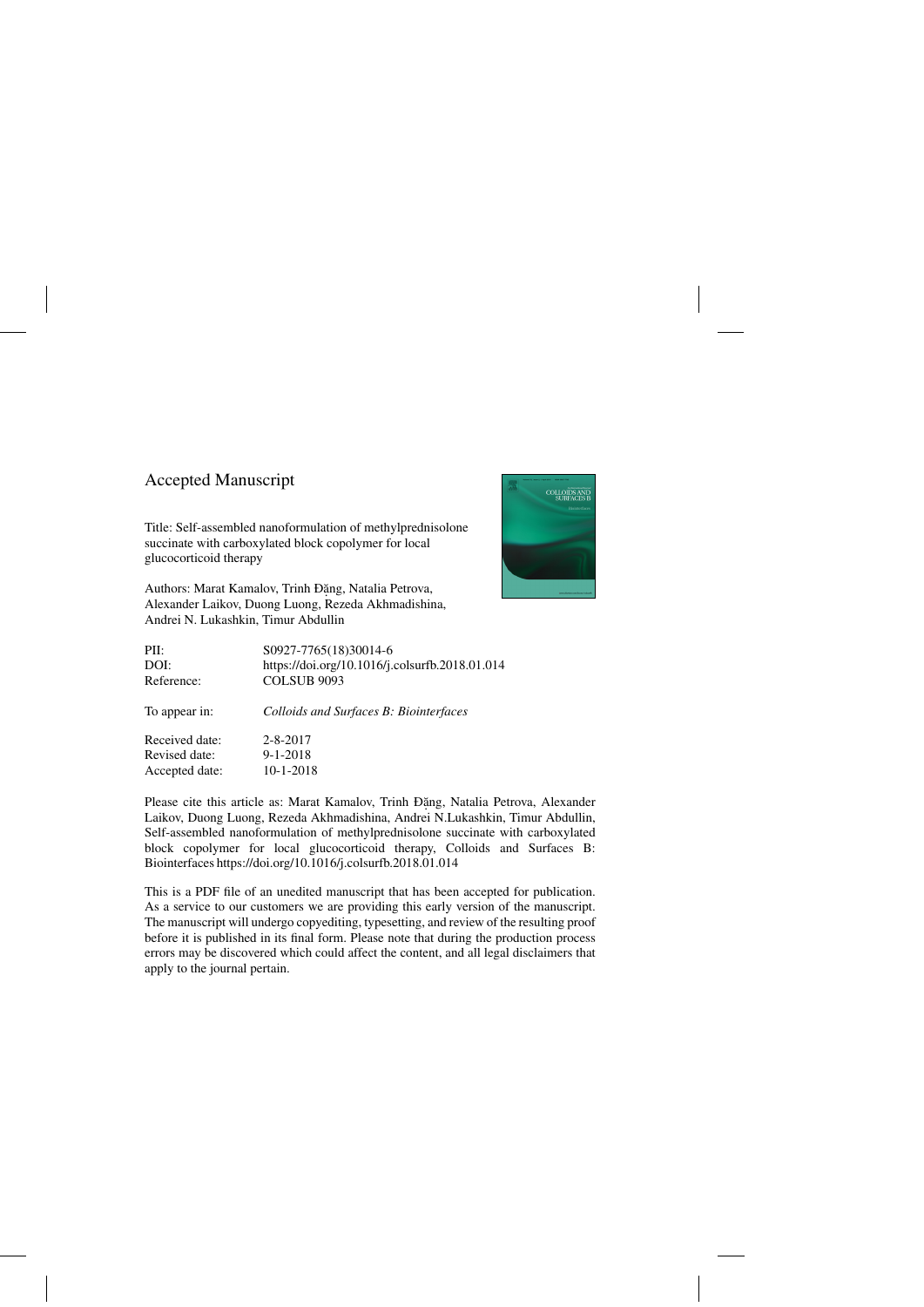### **Statistical summary**

6 332 words (excluding references)

8 figures (6 figures + 2 double panels)

# Self-assembled nanoformulation of methylprednisolone succinate with carboxylated block copolymer for local glucocorticoid therapy

Marat Kamalov<sup>1</sup>, Trinh Đặng<sup>1</sup>, Natalia Petrova<sup>1</sup>, Alexander Laikov<sup>1</sup>, Duong Luong<sup>1</sup>, Rezeda Akhmadishina<sup>1</sup>, Andrei N. Lukashkin<sup>2</sup>, and Timur Abdullin<sup>1\*</sup>

<sup>1</sup> Institute of Fundamental Medicine and Biology, Kazan (Volga Region) Federal University, *420008 Kazan, 18 Kremlyovskaya St., Russia 2 School of Pharmacy and Biomolecular Sciences, University of Brighton, Brighton BN2 4GJ, UK* \*Corresponding author. E-mail: tabdulli@gmail.com (T. Abdullin).

### **Graohical abstract**



**Highlights**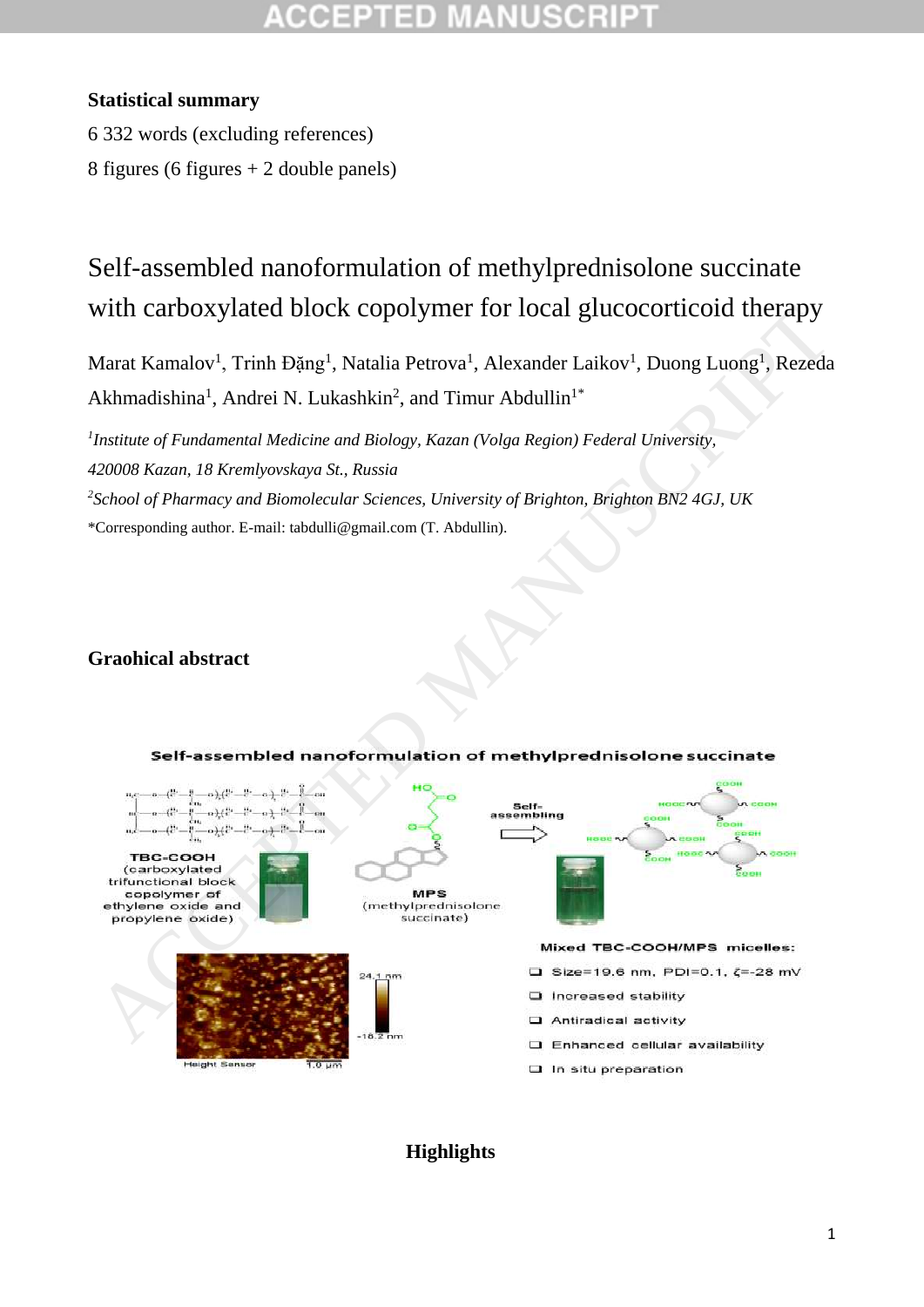- Structure and concentration dependent association of EO/PO copolymers with amphiphilic solutes
- Self-assembly of methylprednisolone succinate (MPS) with EO/PO copolymers in aqueous solutions
- *In situ* MPS nanoformulation with increased antiradical activity and cellular availability
- Tandem mass spectrometry (MRM) analysis of MPS nanoformulation in biological samples

### A B S T R A C T

A new self-assembled formulation of methylprednisolone succinate (MPS) based on a carboxylated trifunctional block copolymer of ethylene oxide and propylene oxide (TBC-COOH) was developed. TBC-COOH and MPS associated spontaneously at increased concentrations in aqueous solutions to form almost monodisperse mixed micelles (TBC-COOH/MPS) with a hydrodynamic diameter of 19.6 nm, zeta potential of –27.8 mV and optimal weight ratio ~1:6.3. Conditions for the effective formation of TBC-COOH/MPS were elucidated by comparing copolymers and glucocorticoids with different structure. The micellar structure of TBC-COOH/MPS persisted upon dilution, temperature fluctuations and interaction with blood serum components. TBC-COOH increased antiradical activity of MPS and promoted its intrinsic cytotoxicity *in vitro* attributed to enhanced cellular availability of the mixed micelles. Intracellular transportation and hydrolysis of MPS were analyzed using optimized liquid chromatography tandem mass spectrometry with multiple reaction monitoring which showed increased level of both MPS and methylprednisolone in neuronal cells treated with the formulated glucocorticoid. Our results identify TBC-COOH/MPS as an advanced *in situ* prepared nanoformulation and encourage its further investigation for a potential local glucocorticoid therapy. • Tandem mass spectrometry (MRM) analysis of MPS nanoformulation in biological<br>samples<br>MBS TRACT<br>A new self-assembled formulation of methylprednisolone succinate (MPS) based on a<br>ratio and a ratio and the complement of ed

*Keywords:* methylprednisolone succinate; ethylene oxide and propylene oxide copolymers; nanoformulation; self-assembly; mixed micelles; cellular availability; mass spectrometry; local glucocorticoid therapy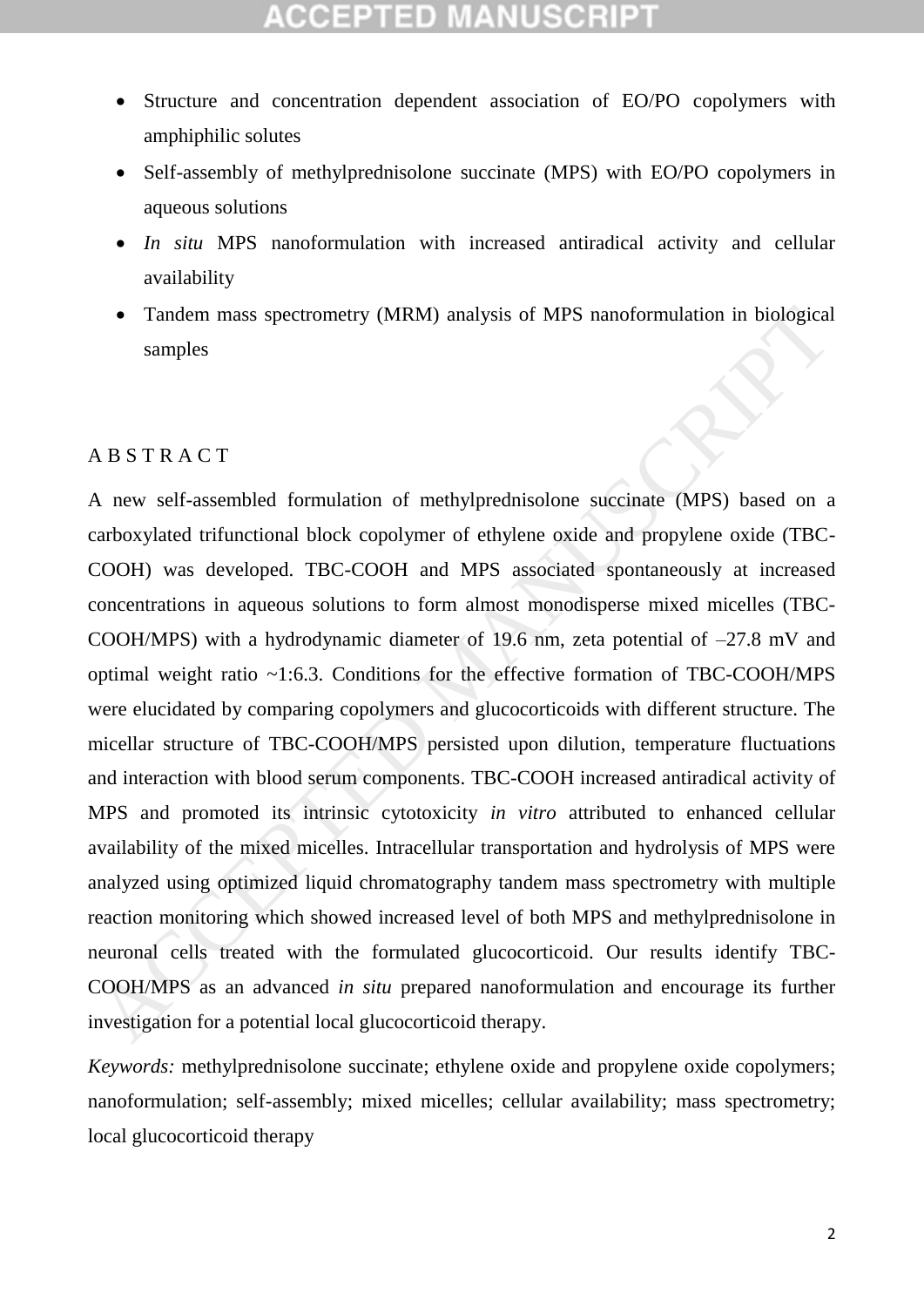## :CEPTED MANUSCR

#### **1. Introduction**

Glucocorticoids are adrenal cortex derived, natural and semisynthetic steroid hormones with pleiotropic biological activities in mammals [1]. They include cortisol (hydrocortisone), a primary endogenous hormone, and a range of its synthetic derivatives, such as dexamethasone, prednisolone, methylprednisolone and their ethers. Glucocorticoids are one of the most frequently used therapeutics with versatile effects on metabolic processes, pronounced anti-inflammatory, immunomodulatory, anti-allergic and anti-edema properties [1].

Besides routine use of glucocorticoids to treat widespread diseases, including allergies, asthma, autoimmune and degenerative disorders [1], they are also considered as emergency drugs administered in severe clinical cases, such as sepsis and acute neuronal traumas [2,3]. Methylprednisolone infusion therapy has been intensively studied in order to alleviate the consequences of acute spinal cord injuries which result from glutamate neurotoxicity and inflammation [3,4]. The neuroprotective action of glucocorticoids administered after hypoxia or traumatic injury was established [4–6]. This therapeutic effect is, however, observed within a relatively narrow range of concentrations, and increased drug levels could promote tissue degeneration [7].

The high therapeutic potential of glucocorticoids is accompanied by their intrinsic side effects, including immunosuppression, hypertension, osteoporosis, metabolic disturbances as well as decreased sensitivity upon repetitive administration [1]. Development of pharmaceutical approaches for reduction of these adverse effects is of considerable biomedical interest. The common strategy relies on the systemic use of glucocorticoids encapsulated into liposomal or micellar nanocarriers designed for increasing solubility and pharmacokinetic profile of the drugs [6,8]. Localized delivery of glucocorticoids to target tissues could provide substantial advantages over systemic administration. The advantages are related to improved safety and sustained therapeutic dose level. Localized therapy should be based on an effective delivery system, incorporating medical devices, carriers and/or penetration enhancers. The delivery systems are mainly designed to increase local bioavailability of a drug and promote its sustained release in the target tissues. are one of the most frequently used therapeutics with versatile effects on metabolic<br>processes, pronounced anti-inflammatory, immunomodulatory, anti-allergic and anti-edems<br>roperties [1]. Besides routine use of glucocortic

To date, various (bio)materials and strategies have been proposed for local delivery of glucocorticoids to pulmonary [9–11], ocular [12–15], inner ear [16], and neural [17] tissues.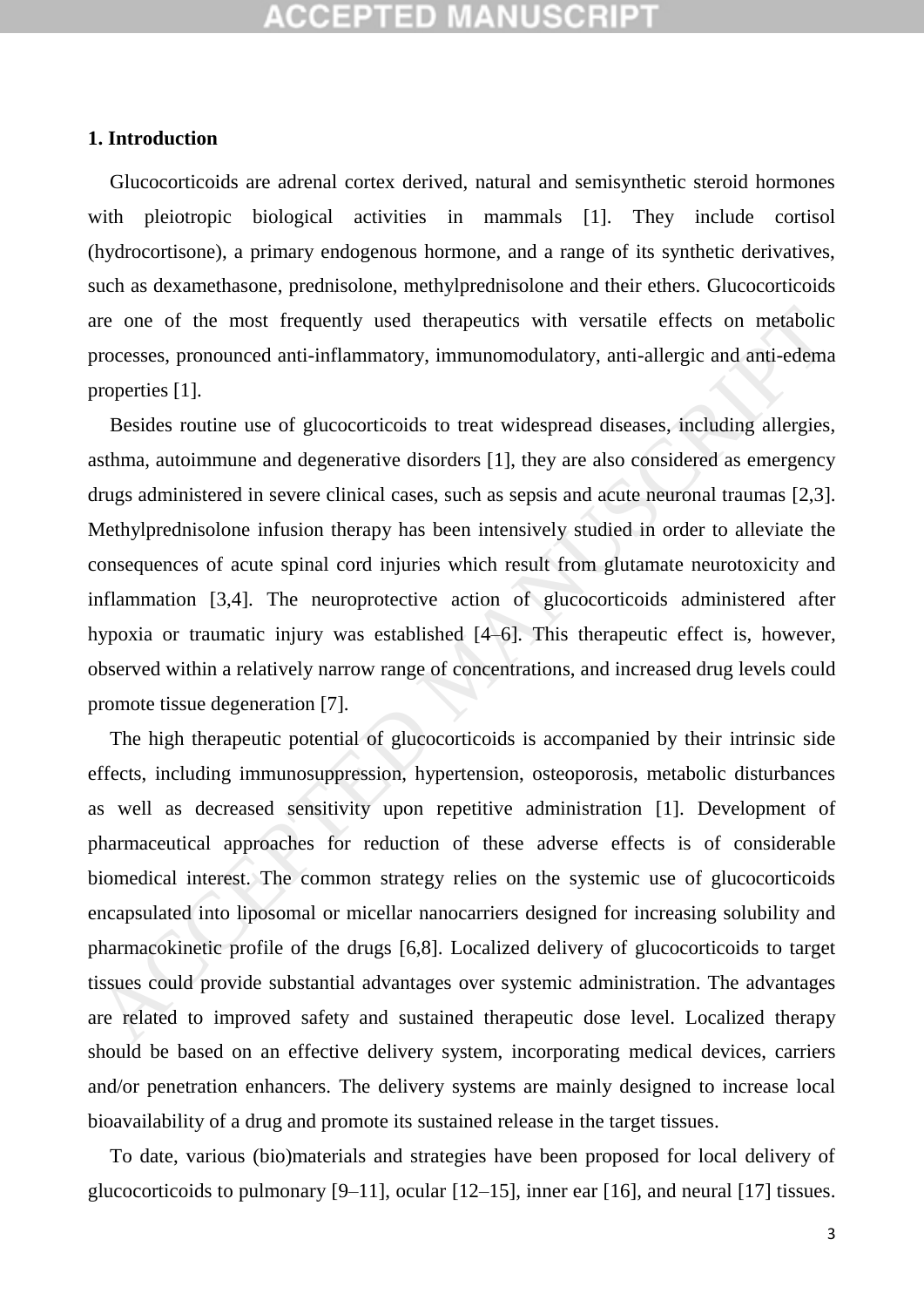Stable unilamellar vesicles composed of polysorbate 20, cholesterol and beclomethasone dipropionate were prepared by means of solvent evaporation and hydration methods. The resultant liposome-like vesicles were tested as a spray formulation to treat asthma and chronic obstructive pulmonary disease. The formulation penetrated with greater efficiency across the mucous layer, and exhibited increased cellular uptake and anti-inflammatory activity on human lung fibroblasts *in vitro* [9,10].

Ocular formulations of glucocorticoids developed to date include a covalent conjugate of polyamidoamine dendrimer with fluocinolone acetonide for intravitreal injection upon agerelated macular degeneration [12]; a drop formulation of polymer-stabilized hydrocortisone nanosuspension with increased stability and sustained action [13]; budesonide-loaded polylactide nano- and microparticles with sustained release, anti-inflammatory and anti-VEGF properties for treatment of vascular disorders of the retina [15].

The main approaches for local delivery of glucocorticoids into the inner ear are based on injection of polymeric hydrogels onto the round window [16]. Thermoresponsive *in situ*  forming hydrogel containing 20% Poloxamer 407 (Pluronic F127) and 30% triamcinolone acetonide has been recently developed for prolonged intratympanic release of the drug [18]. The formulation was shown to be tolerable and support therapeutic concentrations of triamcinolone acetonide in the perilymph over 10 days in a guinea pig model [19]. Intratympanic formulations of dexamethasone composed of Poloxamer 407 [20] and hyaluronic acid as a gelling agent [21] were also developed. Ocular formulations of glucocorticoids developed to date include a covalent conjugate of<br>olyamidoannine dendriner with flucoinolone acctonide for intraviretal injection upon age-<br>elated macular degeneration [12]: a dop for

Whereas the reported local delivery systems include conventional particle and hydrogel based materials, less attention has been paid to usage of penetration enhancers in glucocorticoid therapy. Such enhancers could promote drug transportation across coverings of organs and tissues, thus permitting reduction of doses and side effects. In association with that, amphiphilic polymers such as copolymers of ethylene oxide (EO) and propylene oxide (PO) are promising materials with regulated physicochemical properties. The copolymers combine the ability to encapsulate different drugs and promote their intracellular and tissue transportation [22,23].

We have shown recently that glycerol based trifunctional block copolymers (TBCs) of EO/PO subjected to succinylation [24] or chemical oxidation [25] possessed enhanced cell membrane-modulating properties and biocompatibility. The oxidized TBC substantially promoted intraspinal delivery of rhodamine 123 as a model compound when applied onto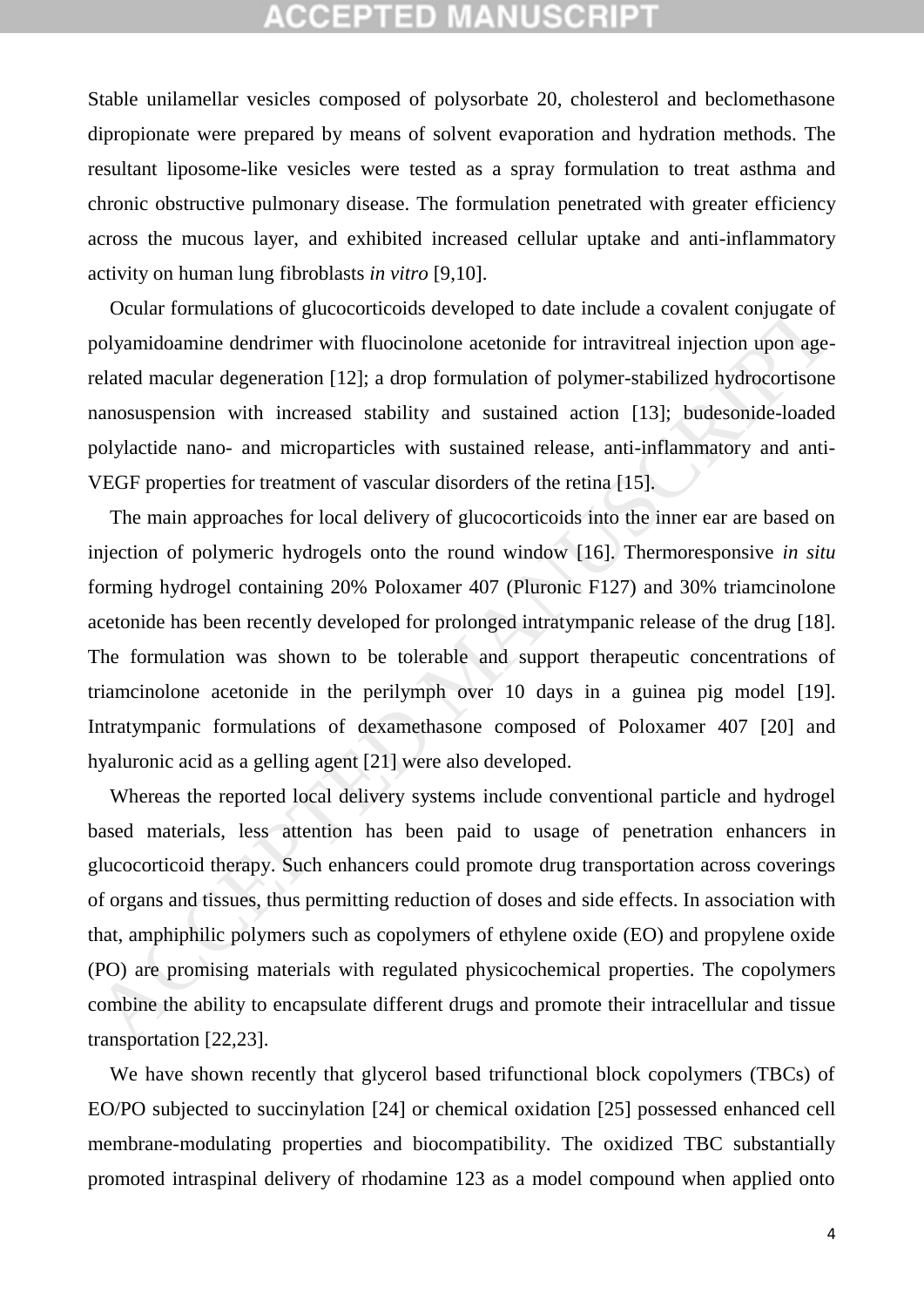the open spinal cord of a rat [25]. In this study, we developed a novel self-assembled micellar nanoformulation of the TBC with methylprednisolone succinate, which is of particular interest in local therapy of inflammation related and traumatic diseases.

#### **2. Materials and methods**

### *2.1. Materials*

Dexamethasone (Sigma-Aldrich), methylprednisolone sodium succinate (Metypred, OrionPharma) and methylprednisolone (Medrol, Pfizer) were used. 3-(4,5-dimethyl-thiazol-2-yl)-2,5-diphenyltetrazolium bromide (MTT), 2',7'-dichlorofluorescin diacetate, Triton X100, phenylmethanesulfonyl fluoride (PMSF), menadione sodium bisulfite were produced by Sigma-Aldrich. Pyrene, chromium (VI) oxide, reagents/solvents for chemical synthesis, and inorganic salts were purchased from Acros Organics. Hypergrade acetonitrile for LC-MS and formic acid were purchased from Merck Millipore.

Materials for cell culturing were obtained from PAA Laboratories. Milli-Q grade water (Milli-Q Advantage A10, Merck Millipore) was used to prepare buffers and solutions.

### *2.2. Copolymers of ethylene oxide and propylene oxide*

Linear block copolymers of EO and PO, i.e. Plurornic L61, L121, F127 (trademark of BASF) were purchased from Sigma-Aldrich. Trifunctional glycerol-based EO/PO block copolymer Laprol 6003-2B-18 (TBC) (analogue of Voranol, Dow Chemical) was obtained from PJSC 'Nizhnekamskneftekhim' (Russia). The main physicochemical characteristics of the copolymers including the number-average molecular weight (MW), mean number of EO (x) and PO (y) units, the hydrophilic-lipophilic balance (HLB) [26] and the critical micellar concentration (CMC) values are shown in Table 1S (SM). TBC was chemically oxidized with the use of chromium oxide as recently described [25]. Dexamethasone (Sigma-Aldrich), methylprednisolone sodium succinate (Metypred-<br>DrionPharma) and methylprednisolone (Medrol, Pfizer) were used. 3-(4,5-dimethyl-thiazol-<br>2-yl)-2,5-diphenyltetrazolium bromide (MTT), 2;7-dichl

### *2.3. Preparation and characterization of copolymer-glucocorticoid compositions*

Stock solutions of the copolymers were prepared in milli-Q water at a concentration of 10 mg/mL. Methylprednisolone succinate (MPS) was dissolved in isotonic sodium chloride solution (0.9%) at a concentration of 62.5 mg/mL (125.9 mM) recommended for infusion. MP and dexamethasone (DXM) were initially dissolved in DMSO.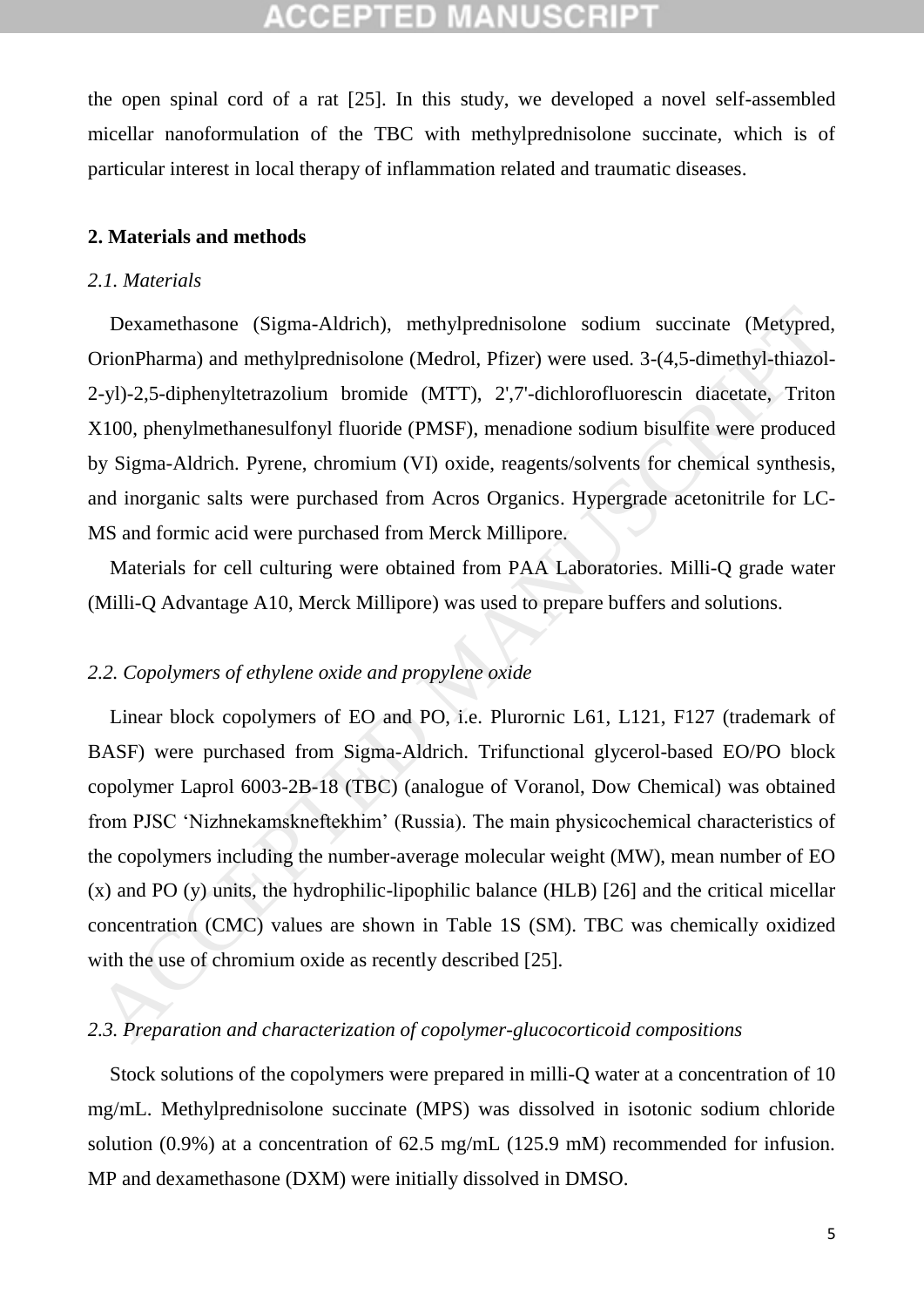### COEPTED

To prepare compositions and mixed micelles composed of the glucocorticoids and copolymers, equal volumes of solutions of these two components were carefully mixed and left for 30 min to allow drug-copolymer association and mixed micelles formation.

Compositions of glucocorticoids and copolymers were characterized by a dynamic light scattering (DLS) technique on a Zetasizer Nano ZS analyzer (Malvern Instruments). The hydrodynamic diameter (HD), the particle dispersion index (PDI) and the zeta potential (ζpotential) of pure copolymers and their mixtures with drugs were determined. The HD and PDI were measured in an isotonic solution, PBS (pH 7.4) or twice diluted DMEM cell culture medium at different temperatures (25, 37 and 50°C). ζ-potential was registered in 0.05 M HEPES buffer (pH 7.0).

Mixed micelles of TBC-COOH and MPS were characterized with the use of pyrene fluorescent probe as described elsewhere [27].

#### *2.4. Atomic force microscopy*

TBC-COOH/MPS micelles were diluted with milli-Q water at final concentrations from 0.3 to 1.0 mg/mL (TBC-COOH) and from 2.1 to 6.3 mg/mL (MPS). Mica sheet was cut and cleaved into thin sections ( $1\times1$  cm) with the internal side used as a substrate. Aliquots ( $1$ µL) of TBC-COOH/MPS or TBC-COOH solutions were spread onto the substrate and airdried. Atomic force microscopy (AFM) analysis was performed on a Bruker Dimension FastScan microscope (Bruker). The AFM images were obtained in PeakForce QNM (quantitative nanomechanical mapping) mode with the use of standard silicon cantilevers ScanAsystAir (Bruker) having curvature 2 nm and stiffness 0.4 N/m. Height profiles of typical nanostructures in AFM images and average geometry of the particles were presented (mean $\pm$ SD, n $\geq$ 20). obtential) of pive copolymers and their mixtures with drugs were determined. The HD and<br>DDI were measured in an isotonic solution, PBS (pH 7.4) or twice diluted DMEM cell<br>ultime medium at different temperatures (25, 37 an

### *2.5. Mammalian cell culturing*

SH-SY5Y human bone marrow neuroblastoma and PC-12 rat pheochromocytoma (ATTC) cell lines were used. The cells were cultured aseptically in DMEM containing 10% fetal bovine serum (FBS), 2 mM L-glutamine, 100 U/mL penicillin and 100 µg/mL streptomycin at 37°C in humidified air atmosphere with 5% CO2.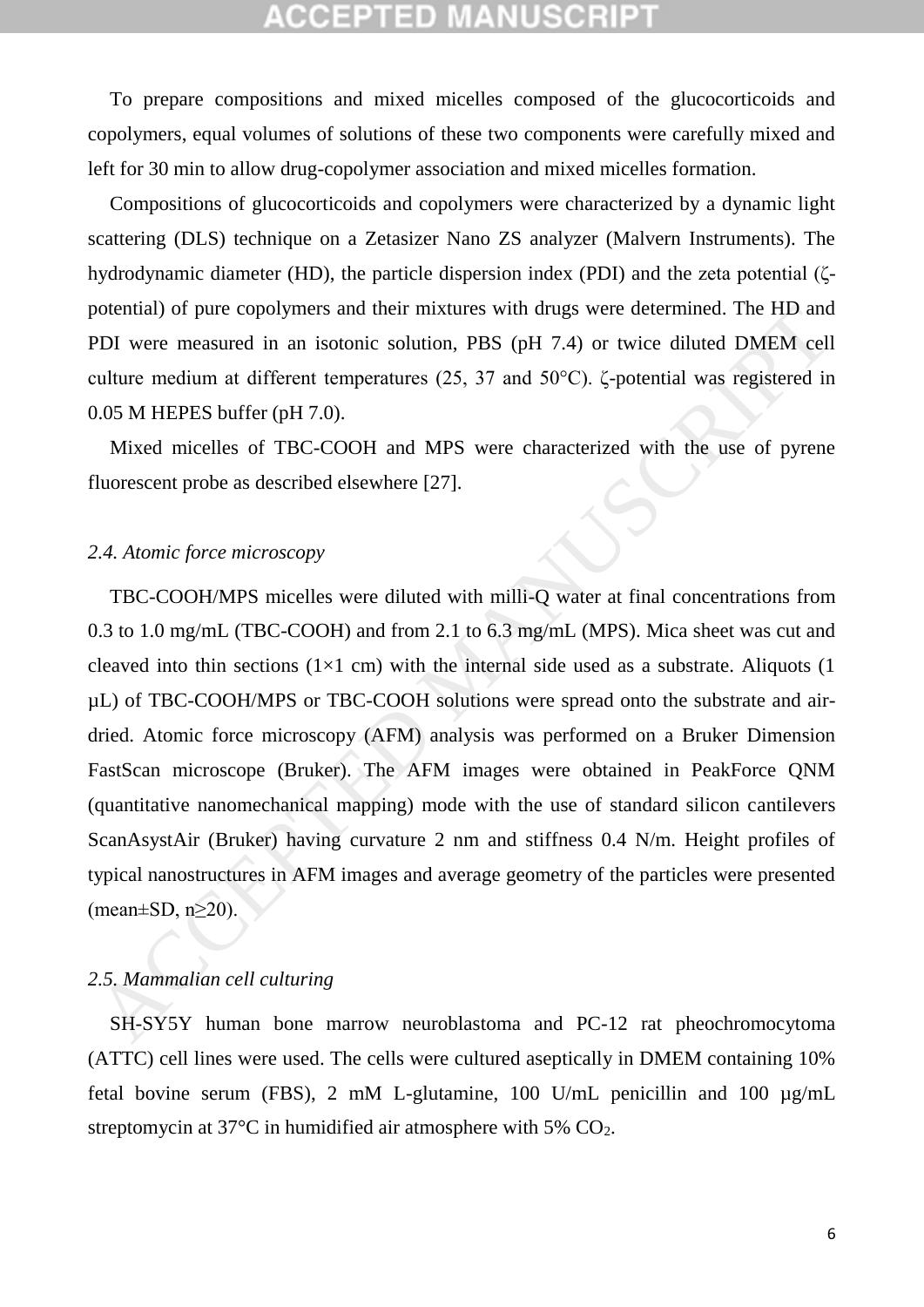### *2.6. Assessment of antiradical properties of TBC-COOH/MPS*

### *2.6.1. Fluorescent assay for Co/H2O<sup>2</sup> reaction*

Stock solutions of cobalt chloride  $(CoCl<sub>2</sub>)$  and hydrogen peroxide  $(H<sub>2</sub>O<sub>2</sub>)$  were prepared in milli-O water. H<sub>2</sub>O<sub>2</sub> concentration was verified spectrophotometrically at  $\lambda$ =240 nm using an extinction coefficient of 43.6 M<sup>-1</sup>. CoCl<sub>2</sub> and H<sub>2</sub>O<sub>2</sub> were mixed in PBS (pH 7.4) to obtain final concentrations of 0.23 mM (CoCl<sub>2</sub>) and 21.6 mM (H<sub>2</sub>O<sub>2</sub>). 2',7'-dichlorofluorescin diacetate (DCFDA) was added at concentration of 5  $\mu$ M as a fluorescent indicator of oxygen radicals [28]. The reaction was carried out at ambient temperature in a 96-well plate with or without drug formulations. The fluorescence intensity was registered kinetically at  $\lambda_{ex}=488$ nm and  $\lambda_{em}$ =535 nm during 60 min on an Infinite M200 PRO microplate analyzer (TECAN). The response to MPS and TBC-COOH/MPS was measured as a percentage of the signal of control  $Co/H<sub>2</sub>O<sub>2</sub>$  reaction without effectors (100%).

### *2.6.2. Fluorescent analysis of H2O2-induced oxidative burst in cells*

PC-12 cells were seeded in a 96-well plate and allowed to form a confluent monolayer. Cells were washed with Hank's balanced salt solution (HBSS), pre-stained with 20 µM DCFDA and rewashed with HBSS two times. Oxidative burst in the stained cells was induced by incubating them in PBS solution containing 100 mM  $H_2O_2$  for 1 h in CO<sub>2</sub>incubator. A compound of interest was added to the cells in PBS and incubated for 1 h followed by registration of the fluorescent signal from treated cells on an Infinite M200PRO microplate analyzer (TECAN) at  $\lambda_{ex}$ =488 nm and  $\lambda_{em}$ =535 nm. diacetate (DCFDA) was added at concentration of 5  $\mu$ M as a fluorescent indicator of oxygency and<br>calas [28]. The reaction was carried out at ambient temperature in a 96-well plate with out<br>without drug formulations. The

### *2.7. Cell viability study*

The effect of MPS, TBC-COOH and their mixed micelles on viability of SH-SY5Y and PC-12 cells was evaluated with the aid of an MTT assay. Cells were cultured for 7 h in the presence of compounds, then for 72 h without compounds followed by replacement of the medium with a fresh one containing the MTT reagent (0.5 mg/mL). Cells were additionally cultured for 3 h to allow them to reduce MTT into a water insoluble formazan, which was further dissolved in DMSO (100 μL per well). The optical absorbance of formazan solution, which is proportional to the number of viable cells, was measured in each well using an Infinite M200PRO microplate analyzer (TECAN) at a wavelength of 555 nm. The cell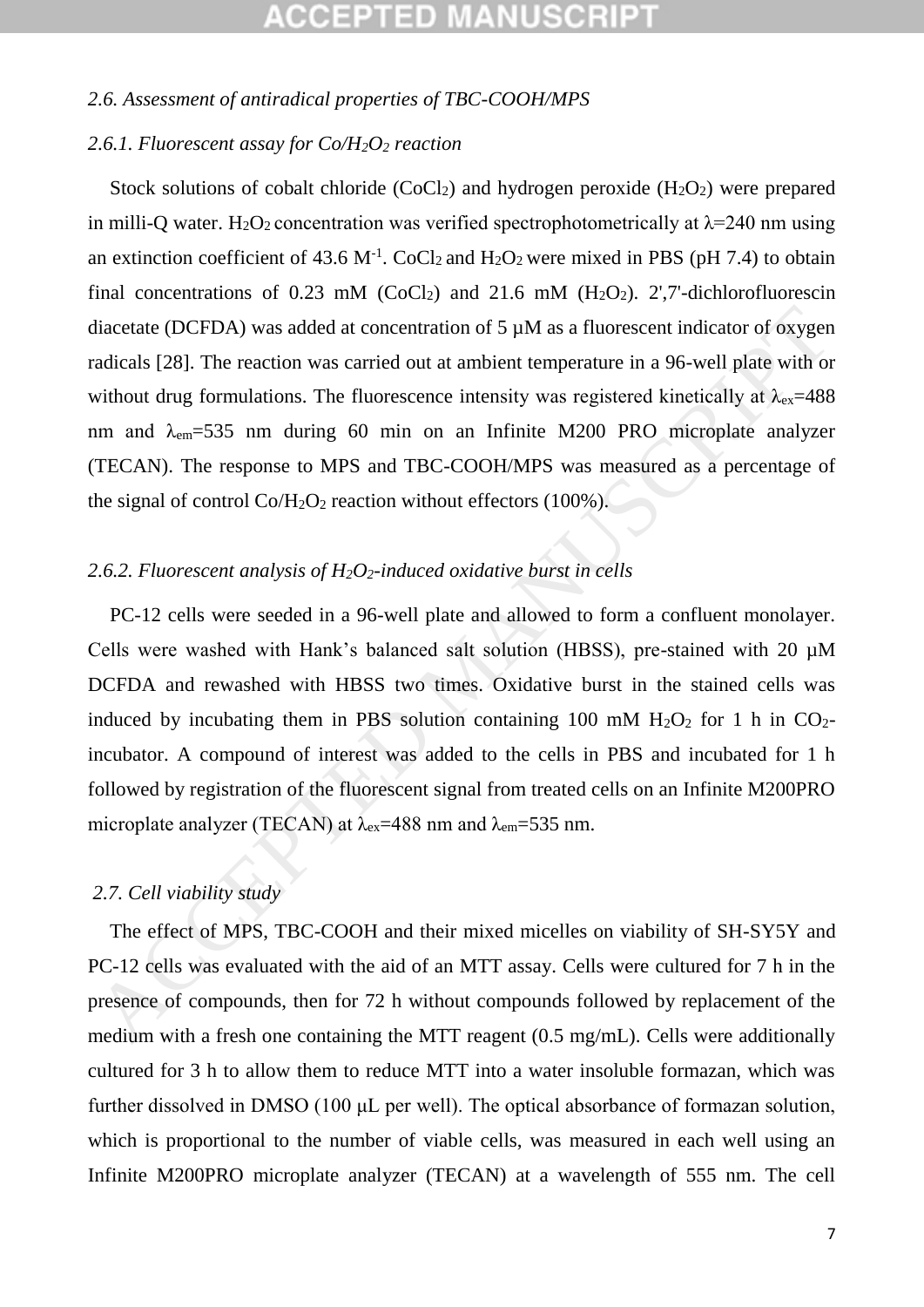viability was calculated as a percentage of reference cells grown without compounds (100% viability).

#### *2.8. HPLC and LC-MS/MS*

#### *2.8.1. Sample preparation of MPS-treated cells*

SH-SY5Y cells were seeded and grown onto a 6-well plate in standard conditions until a confluent monolayer was formed. The medium was then replaced by a fresh one containing 3.1 or 0.6 mg/mL of MPS or its micellar formulations with TBC-COOH (0.5 or 0.1 mg/mL, respectively). The cells were exposed to compounds for 1.5 h in a  $CO<sub>2</sub>$ -incubator, during which cells were readily detached from the plate surface. Collected cells were washed two times with chilled HBSS by means of centrifugation. The resultant cell pellet was frozen at  $-80^{\circ}$ C and then lysed in 150 µL solution of 0.1% Triton X100 with 0.1 mM PMSF.

Extraction of MPS and MP was performed according to procedures detailed in [29] with some modifications. The cell lysate was mixed with 400 uL of diethyl ether/dichloromethane (v/v, 60:40). The mixture was agitated at 500 rpm for 15 min at room temperature followed by centrifugation and collection of supernatant (360 µL). The extract was dried on a speed vacuum concentrator, solubilized in 100 µL of dichloromethane/isopropanol mixture (v/v, 85:15) and used for analysis of MPS and MP.

#### *2.8.2. LC-MS/MS*

Chromatographic separation of glucocorticoids was performed on an Infinity 1290 UHPLC system (Agilent) using Discovery HS C18 column, 3  $\mu$ m, 5 cm×2.1 mm (Supelco). A triple quadrupole mass-spectrometer QTRAP 6500 (ABSciex) was used as a mass analyzer. Parameters of the analysis were as follows. Electrospray ionization (ESI) was set to the positive ion mode; capillary voltage was 5.2 kV; source type was Turbo Spray Ion Drive with temperature 500ºС; curtain gas pressure was 35 psi; declustering potential was 51 V, collision energy was automatically optimized for each transition; flow rate was 0.4 mL/min; injection volume was 5  $\mu$ L. confluent monolayer was formed. The medium was then replaced by a fresh one containing<br>3.1 or 0.6 mg/mL of MPS or its micellar formulations with TBC-COOH (0.5 or 0.1 mg/mL<br>respectively). The cells were exposed to compounds

MS/MS conditions were optimized using an automated 'Compound optimization' algorithm of the Analyst 1.6.2 software (ABSciex). The mass spectrometric data were analyzed using a MultiQuant 3.0.2 software (AB Sciex). The calibration curve was plotted for analyte concentrations from 0.005 to 500  $\mu$ M. Data were expressed as mean $\pm$ SD (n=6).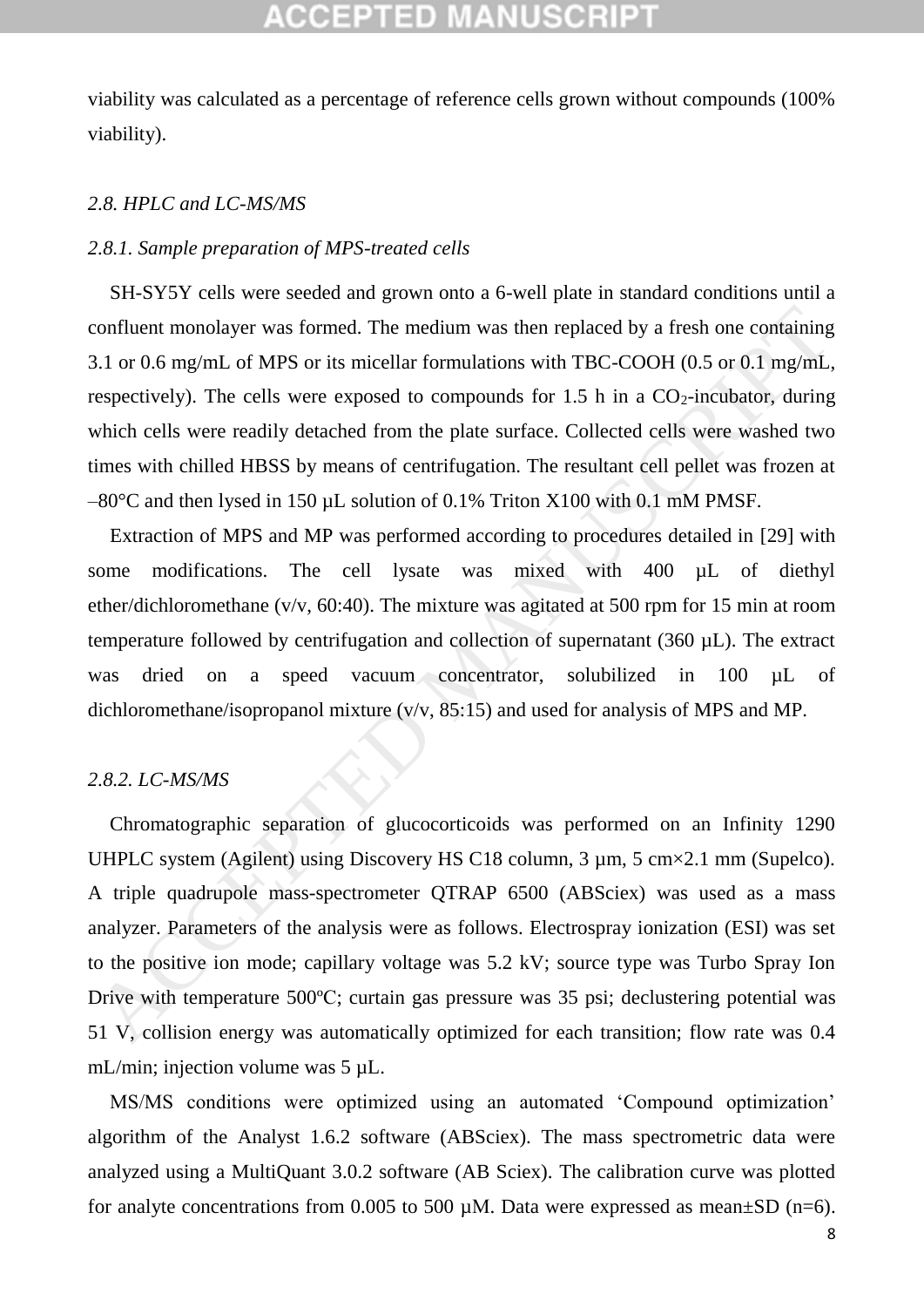The statistically significant difference was evaluated by Student's t-test with a significance level of  $p<0.05$ .

#### **3. Results and discussion**

### *3.1. Structure-dependent interaction of block copolymers and glucocorticoids*

We studied the linear block copolymers, such as Pluronic L61, L121, F127, and the glycerol-based TBC with their structure and characteristics shown in Fig.1S and Table 1S (SM). The Pluronic copolymers were selected as promising drug carriers studied in anticancer compositions [23,30]. Methylprednisolone (MP), methylprednisolone succinate (MPS) and dexamethasone (DXM) (Fig.1S) were selected as the most frequently used glucocorticoid drugs administered systemically and locally [16].

The compositions of the copolymers and glucocorticoids, prepared by mixing them at different concentrations in aqueous solutions, were assessed with DLS technique. It was found that MPS at a relatively high concentration of 63 mM (31.3 mg/mL) spontaneously rearranges aggregates of some of the copolymers (Pluronic L121, TBC, TBC-COOH). Opaque solutions of these copolymers (5 mg/mL) became transparent after addition of MPS, indicating disappearance of (sub)microsized polymeric aggregates.

To characterize aggregates of the pure copolymers and copolymer-glucocorticoid compositions, the HD, PDI and ζ-potential were registered. Average DLS data (mean±SD, n=3) are summarized in Table 2S (SM). Hydrophobic Pluronic L121 (HLB=1) and the TBC (HLB=3) formed labile thermosensitive aggregates with the HD of over 100 nm (Fig.1A,B, Table 2S). Association of MPS with these copolymers resulted in formation of almost monodisperse small micelles with a mean HD of 30.0±0.3 nm and 19.0±0.2 nm, and a corresponding PDI of 0.1 and 0.2, for Pluronic 121 (Fig.1A, Table 2S) and TBC (Fig.1B, Table 2S), respectively. Furthermore, the composition of carboxylated copolymer TBC-COOH and MPS produced micelles of similar size (HD=19.6±0.3 nm) and higher homogeneity (PDI=0.1) to those of TBC/MPS composition (Fig.1C, Table 2S). glycerol-based TBC with their structure and characteristics shown in Fig.1S and Table 1S<br>
SM). The Pluronic copolymers were selected as promising drug carriers studied in<br>
miticancer compositions [23,30]. Methylprednisolon

Under the same conditions, no defined particulates were detected for the composition of MPS with Pluronic L61, which possesses relatively low HLB (HLB=3) but poor micelleforming ability. Relatively hydrophilic Pluronic F127 (HLB=22) with extended polyethylene oxide (PEO) blocks formed a well-defined micellar system with the HD of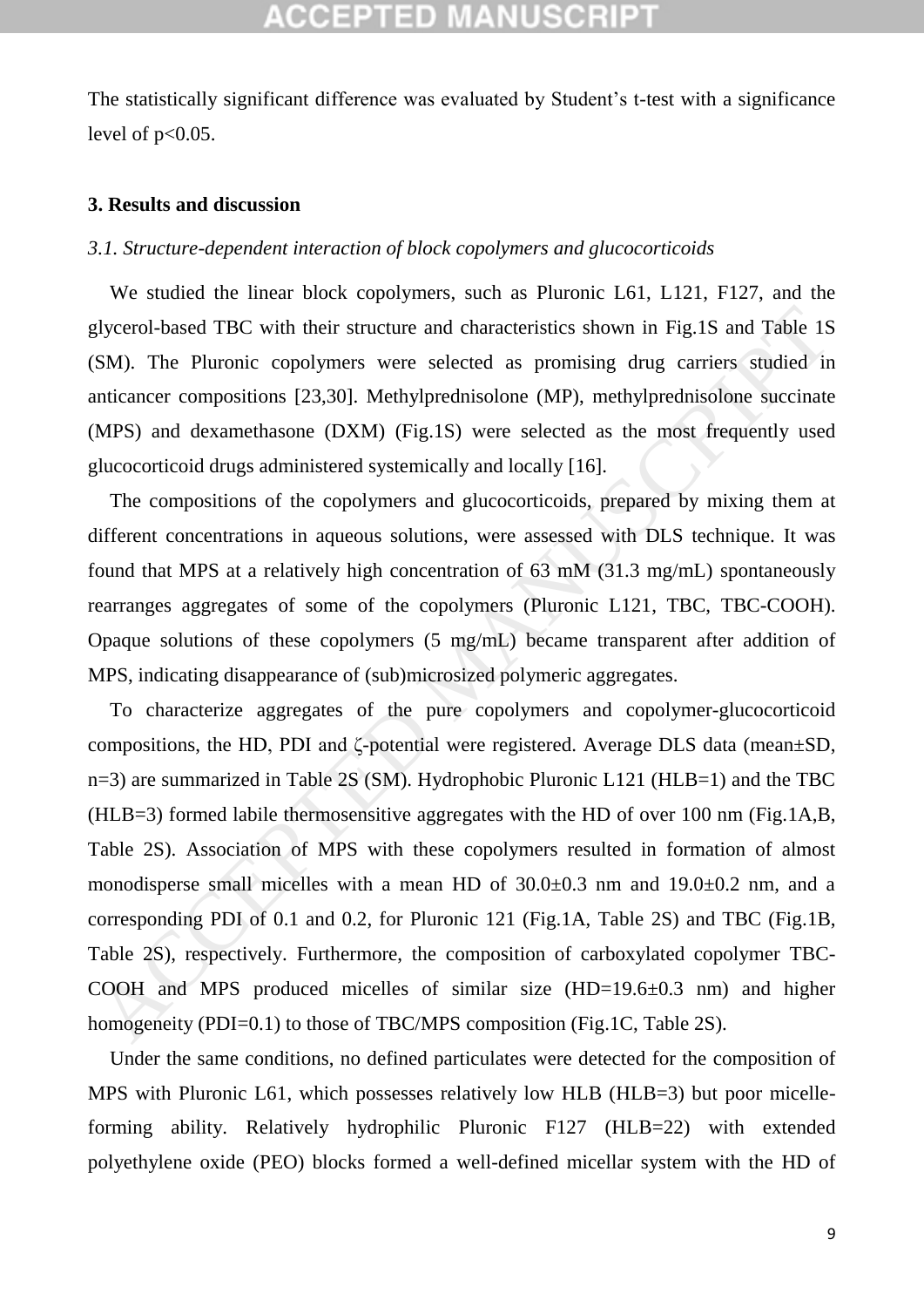23.1±0.04 nm and PDI of 0.1, which however became disorganized in the presence of MPS (Fig.1D, Table 2S).

To reveal the importance of the succinyl group in MPS for the formation of the nanosized micelles, control experiments were performed using non-succinylated glucocorticoids, MP and DXM. Due to their restricted aqueous solubility these glucocorticoids were initially assessed in water/DMSO mixed solvent (1:1 by volume) at a concentration as high as 25 mM. DMSO, however, affected micelle-forming properties of the glucocorticoid compositions with copolymers. To determine potential association of MP and DXM with the copolymers in aqueous solution, the component concentrations were decreased to 0.3 mM (glucocorticoids) and 0.1 mg/mL (TBC-COOH). Both MP and DEX increased homogeneity of the TBC-COOH aggregates, suggesting copolymer-glucocorticoid interactions, but did not assemble into nanosized micelles (Fig.1E) in contrast to MPS, which however was used at a much higher concentration (Figs.1A, 1B, 1C).

Menadione sodium bisulfite (MEN), the water-soluble form of vitamin K (Fig.1S), was additionally studied as a reference compound with an aromatic and anionic structure similar to MPS. Mixing of MEN at a concentration as high as 63 mM with TBC-COOH (5 mg/mL) was also accompanied by disappearance of opalescence of the copolymer solution. DLS analysis showed that the resultant TBC-COOH/MEN composition produces well-defined nanosized aggregates but of a bigger HD  $(HD=143.2\pm1.8 \text{ nm}, \text{PDI}=0.2)$  compared with TBC-COOH/MPS (Fig.2S, SM).

Together, our results reveal that the water-soluble glucocorticoid MPS at increased concentrations associates spontaneously with hydrophobic micelle-forming copolymers of EO/PO into very small and homogeneous mixed micelles. It is likely that MPS binds to the polypropylene oxide (PPO) block of copolymers through its steroid scaffold by means of hydrophobic interaction. This binding presumably requires appropriate physicochemical characteristics of the drug molecule, which relate to its aqueous solubility and anionic nature, including the octanol-water partition coefficient (logP), the distribution coefficient (logD) and the ionization constant (pKa) for ionizable compounds [31]. Decreased logD of MPS (logD is 0.02 at pH 7 [32]) compared with uncharged MP and DXM (theoretical logP is 1.56 and 1.68, respectively, www.drugbank.ca, ChemAxon software) due to the presence of an anionic succinyl group assures amphiphilic properties and sufficient solubility of MPS to allow its self-assembling with the amphiphilic copolymers into mixed micelles. mM. DMSO, however, aftected micelle-forming properties of the glucocortcotic compositions with copolymers. To determine potential association of MP and DXM with<br>energo/mynes in aqueous solution, the component concentration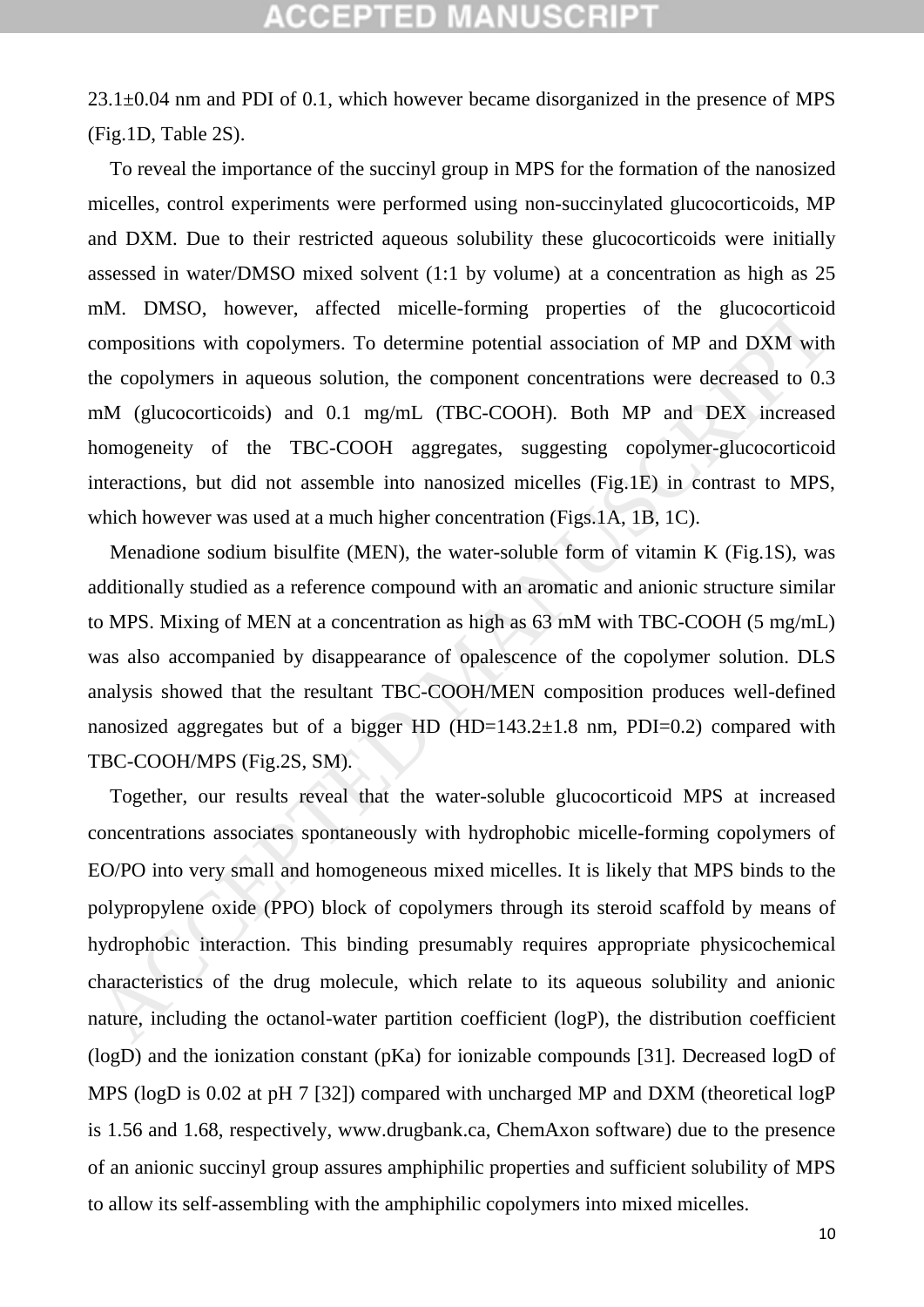The fact that MEN (theoretical ACD logD at pH 7.4 is –4.55) forms larger and obviously less dense associates with the copolymer under the same conditions shows that MPS possesses more appropriate characteristics, which favor the self-assembly of mixed micelles. These characteristics of MPS, which could relate to its amphiphilic properties, logD, molecular weight, presence of hydroxyl groups, nature and flexibility of the anionic group, should be evaluated elsewhere.

In addition, the ζ-potential of the mixed micelles of TBC (TBC-COOH) with MPS and MEN was measured and compared as a criterion for their colloidal stability (Fig.3S, SM). TBC alone produced weakly charged aggregates with  $\zeta$  of  $-0.5\pm0.2$  mV, while the TBC-COOH aggregates were anionic with  $\zeta$  of  $-24.2\pm4.0$  mV due to the presence of the ionized carboxyl groups. Association of MPS with both TBC and TBC-COOH provided anionic micelles with the  $\zeta$ -potential of  $-24.0\pm5.2$  mV for TBC/MPS and  $-27.8\pm3.2$  mV for TBC-COOH/MPS (Fig.3S). Interestingly, TBC-COOH/MEN aggregates were characterized by noticeably lower potential of  $-16.2 \pm 1.1$  mV, whereas no micelles were detected for the TBC/MEN composition, suggesting that the copolymer and drug components should provide sufficient anionic charge to stabilize the mixed micelles. These data suggest a type of organization of the mixed copolymer/MPS micelles where the succinate groups of MPS molecules, together with the carboxyl groups and PEO blocks of the copolymer, are oriented into the aqueous phase forming a micellar corona, while the steroid rings of MPS and PPO block of the copolymer form the hydrophobic core ('Graphical abstract'). In addition, the  $\zeta$ -potential of the mixed micelles of TBC (TBC-COOH) with MPS and<br>ENN was measured and compared as a criterion for their colloidal stability (Fig.3S, SM)<br>TBC alone produced weakly charged aggregates wi

Among the different copolymers studied, the carboxylated copolymer TBC-COOH was further used to prepare drug formulation, since the TBC-COOH/MPS micelles were characterized by the highest homogeneity and anionic charge. In particular, the ζ-potential of TBC-COOH/MPS was almost –30 mV at physiological pH, which generally corresponds to a stable colloidal system [34]. Furthermore, TBC and its derivatives exhibit relatively low adverse effects on mammalian cells compared with hydrophobic Pluronics, and effectively promotes intracellular penetration of small molecules and macromolecules [24,25,33], making them preferable for pharmaceutical applications.

### *3.2. Verification of TBC-COOH/MPS formulation*

### *3.2.1. Micelle formation at different concentrations of TBC-COOH and MPS*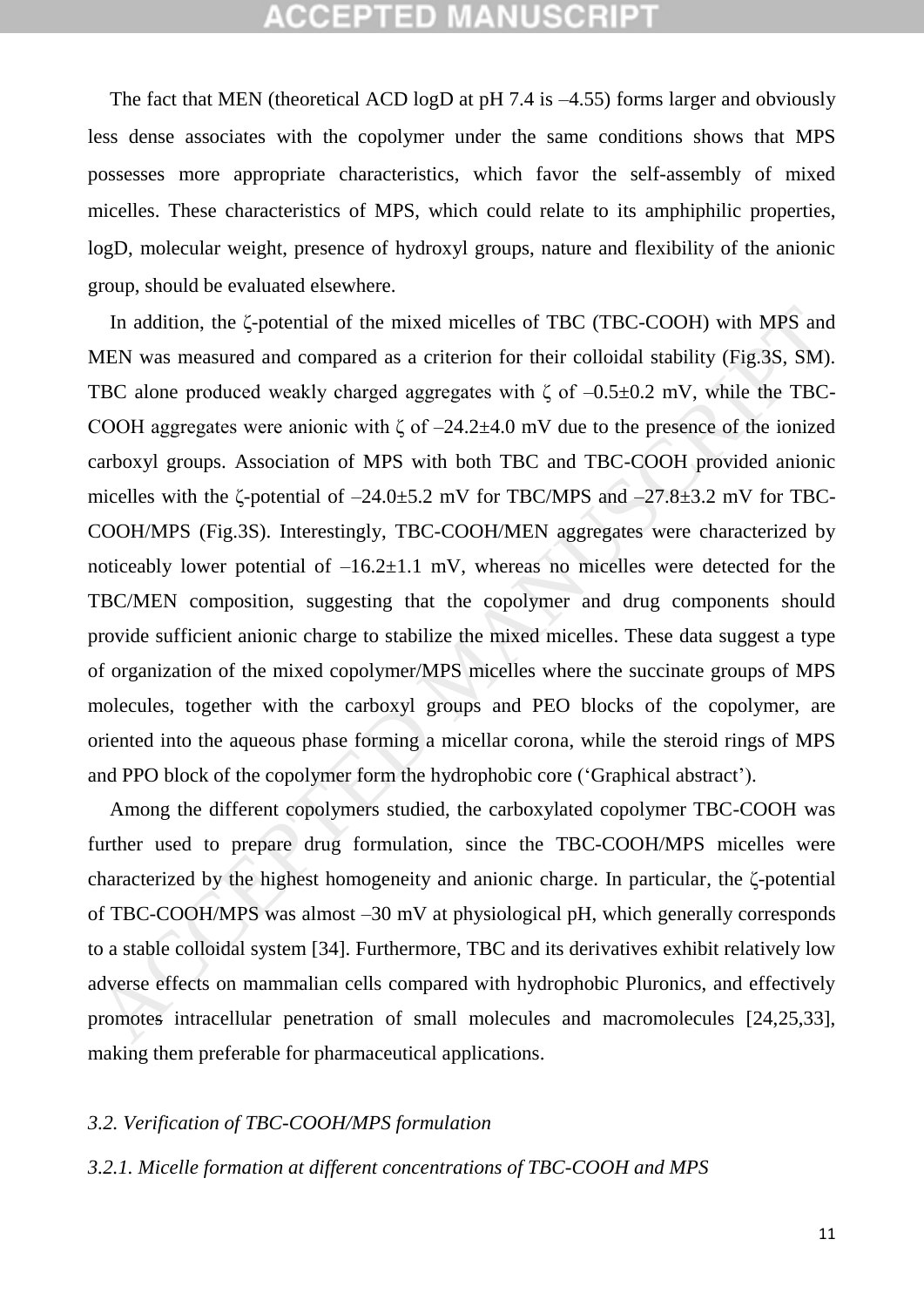The quality of the TBC-COOH/MPS micellar system was found to be dependent on concentration (ratio) of the components upon mixing (Fig.4S, SM). When the concentration of MPS was serially diluted from 31.3 to 3.9 mg/mL (concentration of TBC-COOH was 5 mg/mL), the (sub)microsized aggregates were formed, along with the main fraction of the mixed micelles at ~20 nm. These aggregates presumably corresponded to an excess of TBC-COOH or unsaturated copolymer/MPS complexes. Below the MPS concentration of 3.9 mg/mL, the micellar system was disorganized (data not shown). At a constant MPS concentration (31.3 mg/mL), decrease in the TBC-COOH concentration also promoted formation of larger aggregates (Fig.4S). For the given MPS concentration the defined nanosized fraction disappeared at a copolymer concentration below 1.25 mg/mL.

The results show that an optimal weight ratio for the TBC-COOH/MPS micelles according to DLS data is approximately 1:6.3 (copolymer to MPS), which corresponds to ~80 molecules of MPS per one molecule of TBC-COOH and ~1.1 molecules of MPS per each PO unit. This stoichiometry supports chemical affinity of the glucocorticoid drug to the PPO component of the copolymer, which facilitates their self-assembly into the mixed micelles after reaching sufficient constituent concentrations. The disappearance of (sub)micron labile associates upon mixing of TBC-COOH and MPS at the optimal concentrations (31.3 and 5 mg/mL, respectively) (Fig.4S) indicates that the equilibrium is shifted towards the nanosized micelles. These data suggest the possibility of *in situ* preparation of the TBC-COOH/MPS formulation with a relatively high-theoretical entrapment efficiency up to 86.3%. The structure and stability of the formulation developed were further verified using independent techniques. mg/mL, the moeilar system was disorganized (data not shown). At a constant MPS<br>concentration (31.3 mg/mL), decrease in the TBC-COOH concentration also promote<br>coromation of larger aggregates (Fig.4S). For the given MPS con

### *3.2.2. Interaction of TBC-COOH/MPS with pyrene probe*

The TBC-COOH/MPS formulation (weight ratio 1:6.3) was assessed with a pyrene probe which distributes and fluoresces in the hydrophobic milieu of micelles [35]. Fig.5S (SM) shows the dependence of pyrene fluorescence on concentrations of TBC-COOH and TBC-COOH/MPS in PBS. The fluorescent signal of pyrene began to increase at a TBC-COOH concentration of 31 μg/mL, reflecting the transition of separate polymeric molecules ('unimers') to their micellar aggregates. Maximum fluorescence was observed at the highest copolymer concentration with an enhancement factor of 4.8 (Fig.5S).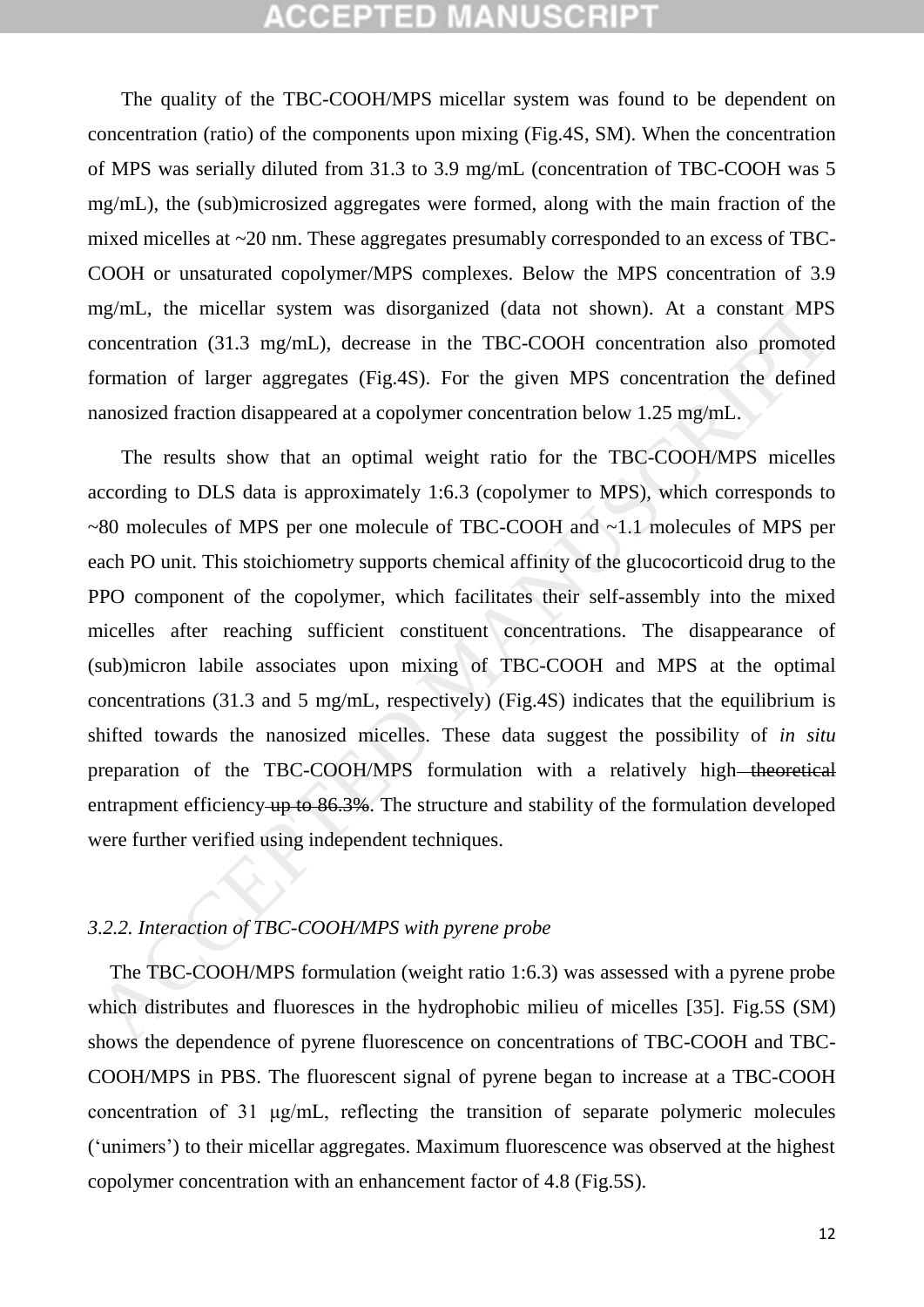In the case of TBC-COOH/MPS, the fluorescent signal increased at the same TBC-COOH concentration (31 μg/mL) with an enhancement factor of just 1.7 and decreased at the concentration above 250 μg/mL (Fig.5S). The noticeable decrease in pyrene fluorescence for TBC-COOH/MPS compared with TBC-COOH suggests a suppression of probe/mixed micelle interaction, apparently due to stable occupation of the hydrophobic PPO core by glucocorticoid molecules.

#### *3.2.3. Effect of dilution, temperature and blood serum*

The dilution effect on micellar stability and structure of the TBC-COOH/MPS formulation was assessed. Fig.2A shows variation of the HD and PDI of the mixed micelles in serial dilution. When TBC-COOH/MPS concentration decreased from 5 mg/mL to ~40 μg/mL for the copolymer (from 31.3 to 0.25 mg/mL for MPS, respectively), the HD moderately increased from 19.6 to 65 nm. This increase is apparently due to some loosening and swelling of the diluted micelles. Micellar polydispersity increased more significantly under the same conditions (Fig.2A). A further decrease in the concentration of TBC-COOH/MPS (below 40 μg/mL for the copolymer) was accompanied by drastic enlargement of micellar aggregates due to disorganization of the micellar system. 3.2.3. Effect of dilation, temperature and blood serum<br>The dilation effect on micellar stability and structure of the TBC-COOH/MPS<br>ormulation was assessed. Fig.2A shows variation of the HD and PDI of the mixed micelles<br>n

It should be noted that under the same conditions TBC-COOH/MEN aggregates were significantly less stable upon dilution and collapsed at a component concentration of 0.6 mg/mL (TBC-COOH) and 7.9 mM (MEN) (data not shown). This shows that the TBC-COOH/MPS formulation is relatively stable during dilution.

The thermoresponsive properties of the TBC-COOH/MPS formulation were further estimated. The size of the TBC-COOH/MPS micelles remained unchanged at temperature of 25 $\degree$ C and 37 $\degree$ C (HD=19.6 $\pm$ 0.3 nm), whereas a slight increase in the HD to 21.6 $\pm$ 0.28 nm was observed at 50°C (Fig.2B). These data demonstrate the resistance of TBC-COOH/MPS to thermal fluctuations further supporting its steady micellar structure. This is in great contrast to thermosensitive EO/PO based copolymers which are known to be hydrated and better solubilized at decreased temperatures, while becoming more hydrophobic and susceptible to flocculation at elevated temperatures due to dehydration of the copolymer units [22]. The lack of thermoresponsive properties of the TBC-COOH/MPS formulation suggests decreased sensitivity of the copolymer component to the (de)hydration effect as a result of its association with the glucocorticoid.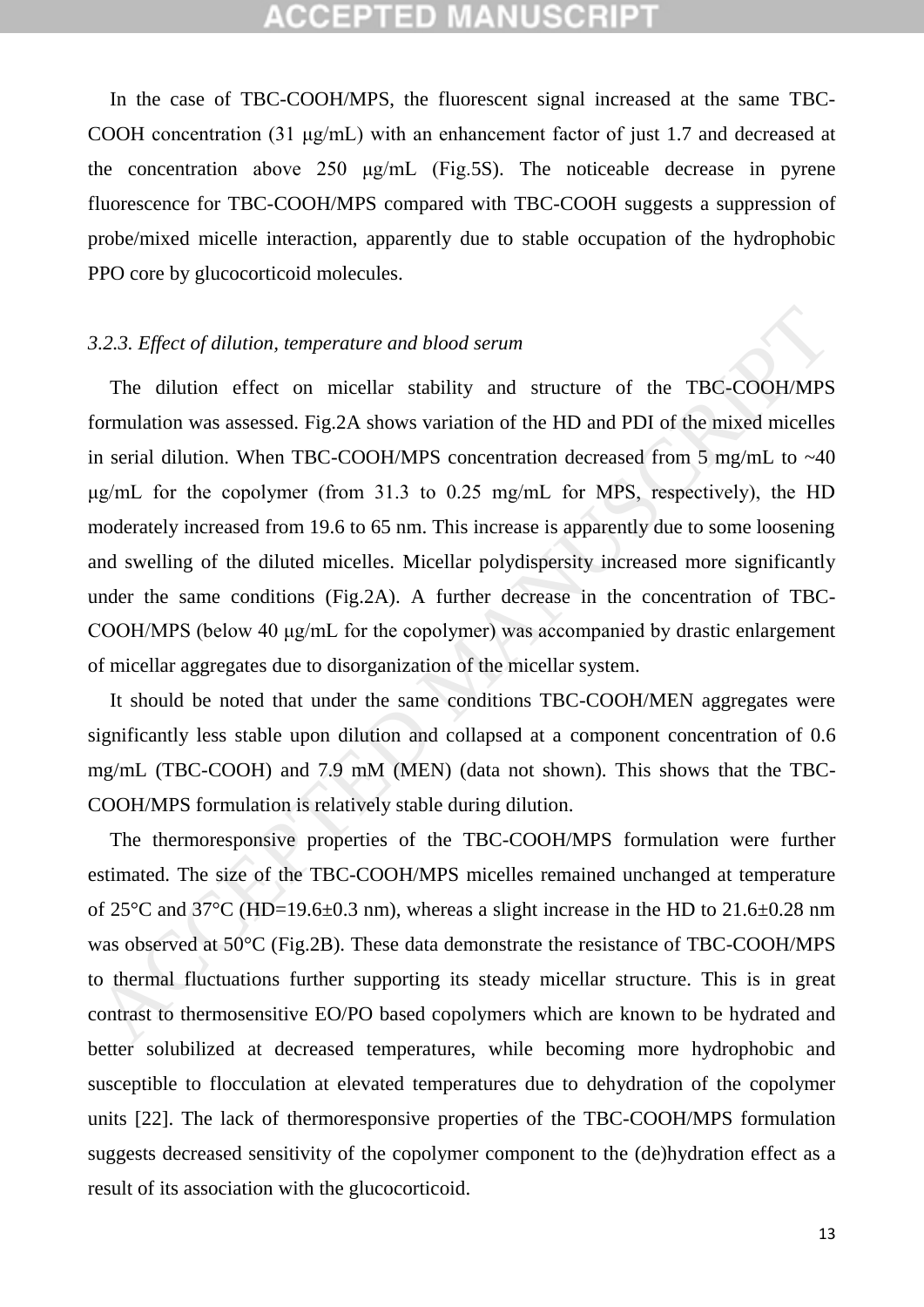Blood serum stability of the formulation was assessed to predict its aggregation in body fluids [36]. For this purpose, TBC-COOH/MPS micelles were analyzed in a model cell culture medium supplemented with 5% FBS (DMEM/FBS). The size of the micellar system in DMEM/FBS remained unchanged (Figs. 1F versus 1C) with only a slight increase in polydispersity (PDI=0.25). This increase in polydispersity is, however, explained by the interfering effect of serum proteins on the DLS analysis. As shown earlier, the size of aggregates of different copolymers of EO and PO alone was significantly affected by serum proteins under the same conditions [27]. The low effect of DMEM/FBS on the mixed micelles is presumably due to decreased adsorption of the serum proteins on the surface of mixed micelles of dense and anionic structure.

#### *3.2.4. AFM of TBC-COOH/MPS formulation*

AFM was used to visualize the nanosized TBC-COOH/MPS micelles which were spread and dried onto a surface of freshly cleaved mica (Fig.3). TBC-COOH alone formed large drop-like structures which merged together onto the hydrophilic substrate (Fig.3A), whereas the TBC-COOH/MPS micelles were detected as discrete particulate nanostructures (Fig.3A) with the average dimensions measured at half-height as follows (mean $\pm$ SD): 172.9 $\pm$ 26.2 nm (width) and  $40.1\pm6.2$  nm (height). Further analysis showed that the nanostructures are aggregates, composed of smaller nanoparticles, which are clearly observed in Fig.3B (arrows). These smaller particles with narrower dimensions (width= $22.7\pm5.7$  nm, height=7.8±2.8 nm) were identified as the TBC-COOH/MPS micelles. Any fluctuations of the geometry may result from shrinking and deformation of the micelles after drying. regregates of different copolymers of EO and PO alone was significantly affected by serumnoricins under the same conditions [27]. The low effect of DMEM/FBS on the mixed incideles is presumably due to decreased adsoption o

The AFM data show that the mixed micelles possess a particulate-like structure which is preserved upon adsorption onto the solid surface. This implies rigidity of the micellar core presumably due to a kind of tight association of MPS molecules with PPO blocks, which is not expected in the case of conventional micellar systems, including liposomes, which generally require more complicated techniques for visualization [10].

Altogether, our results confirm that TBC-COOH and MPS undergo self-assembly to produce uniform and relatively stable mixed micelles. These data support possible usage of the TBC-COOH/MPS as a pharmaceutical formulation. The size and polydispersity of this formulation developed is noticeably lower than those for reported compositions: polysorbate 20/cholesterol vesicles (146-205 nm) [9,10], nanostructured lipid carriers (380-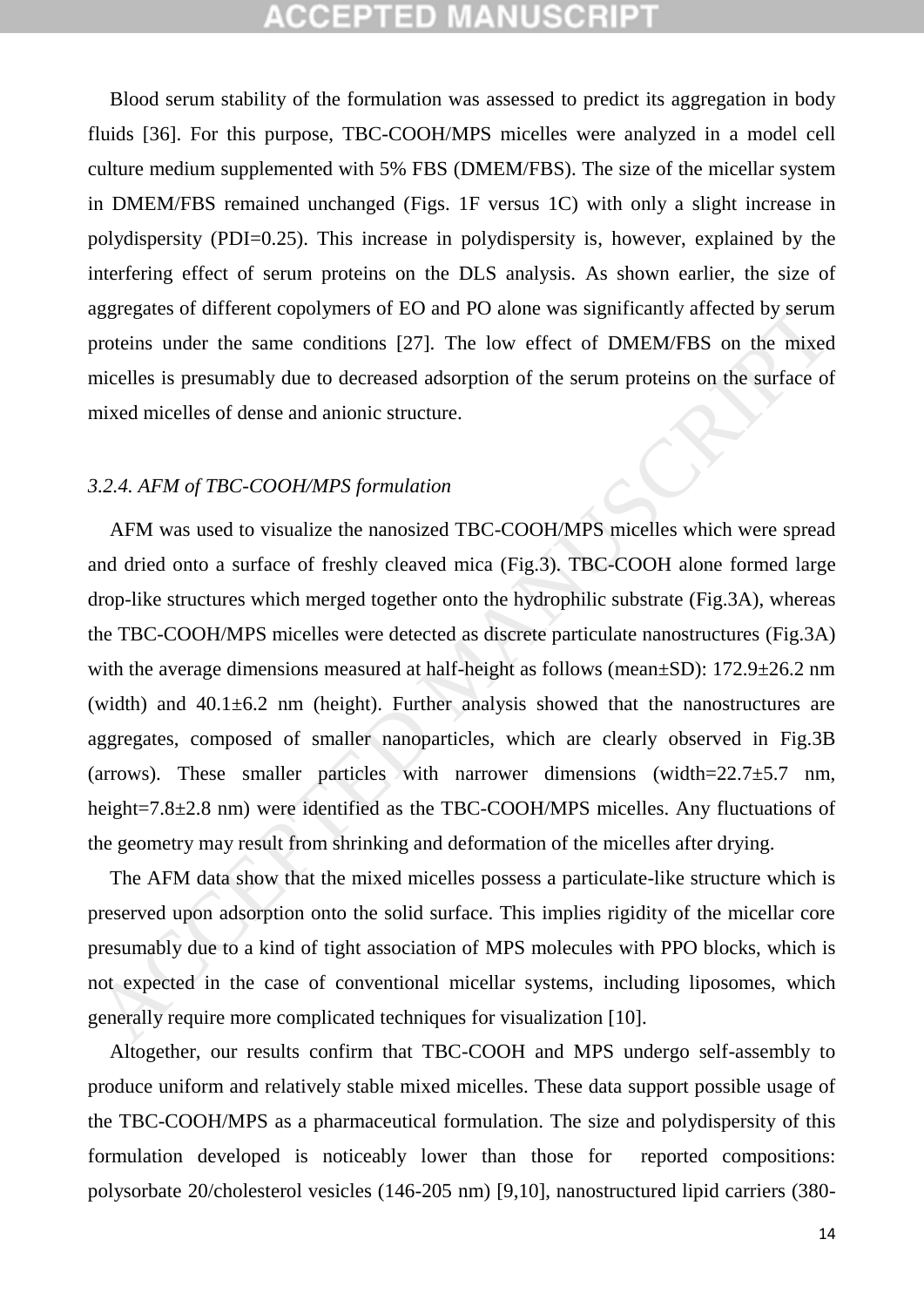408 nm) [8], poly(phenylacetylene) and poly(phenylacetylene-co-acrylic acid) nanoparticles (190-500 nm) [37], PLGA nanoparticles (400-600 nm) [17], surfactant-stabilized nanosuspension (300 nm) [13], PLA nanoparticles (345 nm) [15] and microparticles (3.6 µm) [15]. PEG-PCL micelles loaded with dexamethasone acetate were proposed as an infusion formulation of the low soluble drug [6]. This formulation was characterized by a relatively low drug loading (2-12%) and neutral charge of micelles (ζ-potential was –1.3 mV). In addition, these above described formulations require multi-step procedures for their preparation and may contain undesirable toxic solvents and surfactants. The comparison shows substantial advantages of the TBC-COOH/MPS micelles over conventional formulations which rely on entrapment of the glucocorticoid into vehicles rather than selfassembly into uniform mixed micelles. Cellular toxicity and availability of the TBC-COOH/MPS micelles was further assessed as a preliminary part of their pharmacokinetic study.

### *3.3. Effect of TBC-COOH/MPS formulation on cell viability*

The effect of the TBC-COOH/MPS micelles on viability of mammalian cells was studied in comparison with the unformulated MPS. In view of possible neuroprotective applications of glucocorticoids, neuronal SH-SY5Y and PC-12 cell lines were used. To better address rapid clearance of MP [38,39], the cells were exposed to the compounds for 7 h, additionally cultured for 72 h and subjected to the MTT assay (section 2.7.). Under these conditions, TBC-COOH did not affect cell viability but promoted cytotoxicity of MPS in the formulation. In addition, these above described formulations require multi-step procedures for their<br>proparation and may contain undestrable toxic solvents and surfactants. The comparison<br>hows substantial advantages of the TBC-COOH/MPS

Fig.4 shows relationships between cell viability and concentration of MPS and TBC-COOH/MPS. MPS was found to possess a half-maximal inhibitory concentration  $(IC_{50})$  of 1.0 $\pm$ 0.1 mg/mL for SH-SY5Y cells and 1.1 $\pm$ 0.2 mg/mL for PC-12 cells (mean $\pm$ SD, n=3) due to intrinsic cytotoxicity of the glucocorticoid drugs at the concentration range studied [40,41]. Association of MPS with TBC-COOH led to some decrease in  $IC_{50}$  value, which was particularly profound for SH-SY5Y cells. The IC<sub>50</sub> of TBC-COOH/MPS was almost 0.3±0.1 mg/mL for SH-SY5Y cells and 0.9±0.1 mg/mL for PC-12 cells in terms of MPS (Fig.4), indicating that the formulated MPS at least preserves its bioactivity *in vitro*.

An almost 3-fold increase in the overall effect of TBC-COOH/MPS on viability of SH-SY5Y cells could be explained by enhanced cellular uptake of the mixed micelles compared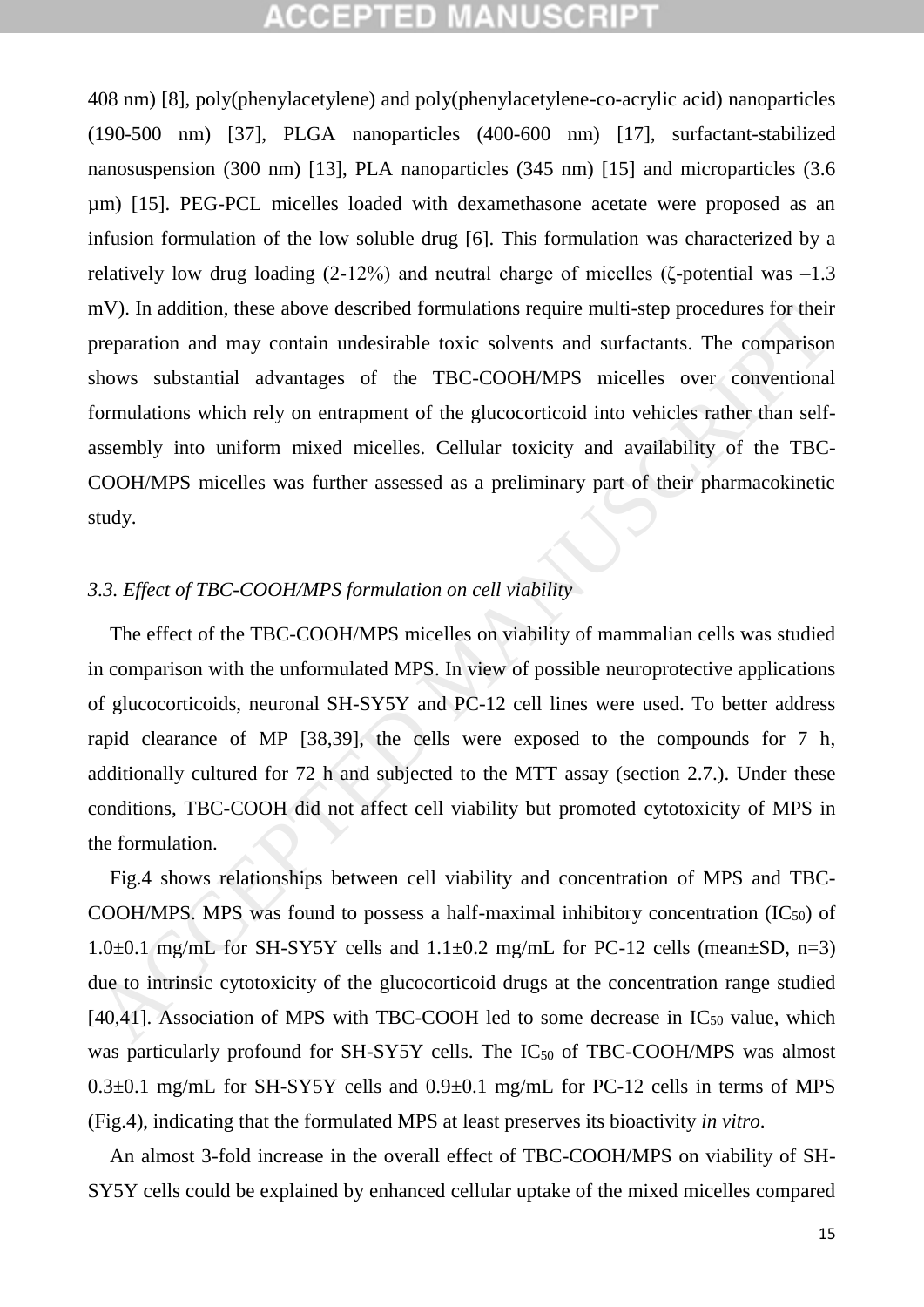with the unbound glucocorticoid. MPS is considered to have a relatively low permeability across cellular membranes at submillimolar level [42]. Increased diffusion of MPS across the plasma membrane at higher millimolar concentrations seems to promote its cytotoxicity (Fig.4). Entrapment of MPS within the mixed micelles was found to enhance its effect on SH-SY5Y cells predominantly at lower submillimolar range (Fig.4A), which was attributed to improved cellular accumulation of the formulated MPS.

The enhancing effect observed is likely to result from endocytotic uptake of TBC-COOH/MPS micelles, which is typical for polymeric micelles of similar size [43]. These data suggest that association of MPS with TBC-COOH into the mixed micelles increases cellular penetration of the glucocorticoid to different extents depending of a specific cell type.

#### *3.4. Antiradical activity of TBC-COOH/MPS*

In view of the established antioxidant activity of MP [44,45], radical-scavenging properties of the formulated MPS were evaluated. A pre-optimized fluorescent assay based on the Fenton-like reaction between  $H_2O_2$  and  $CoCl_2$  was applied as detailed in [46]. The reactive oxygen species (ROS), such as the hydroxyl radical generated in the reaction were detected by using the DCFDA probe.

Fig.5A shows the inhibitory effect of MPS and TBC-COOH/MPS at different concentrations on ROS production in the prooxidant  $CoCl<sub>2</sub>/H<sub>2</sub>O<sub>2</sub>$  reaction. MPS suppressed ROS generation by almost 50% at a concentration as high as 1.6 and 3.1 mg/mL. The inhibitory activity of MPS decreased with concentration in the range from 0.8 to 0.1 mg/mL, where the effect was similar to that of TBC-COOH/MPS. At a concentration of MPS of 3.1 mg/mL, the TBC-COOH/MPS formulation inhibited ROS generation to a much higher extent, namely, almost to 74% value compared with the unformulated MPS (Fig.5A). The enhancing effect observed is likely to result from endocytotic uptake of TBC-<br>COOH/MPS micelles, which is typical for polymeric micelles of similar size [43]. These<br>tax suggest that association of MPS with TBC-COOH int

These data demonstrate that the TBC-COOH copolymer is capable of promoting the antiradical activity of MPS in the prooxidant reaction (Fig.5A) presumably by diminishing intramolecular interactions of the glucocorticoid and increasing its effective concentration. Reactivity of the formulated MPS seems to be supported by a small size of the mixed micelles and a high molar ratio of MPS to TBC-COOH in the formulation.

*In vitro* antiradical activity of the drug formulations was further assessed on PC-12 cell monolayers in a 96-well microplate format. The cells were pre-stained with DCFDA and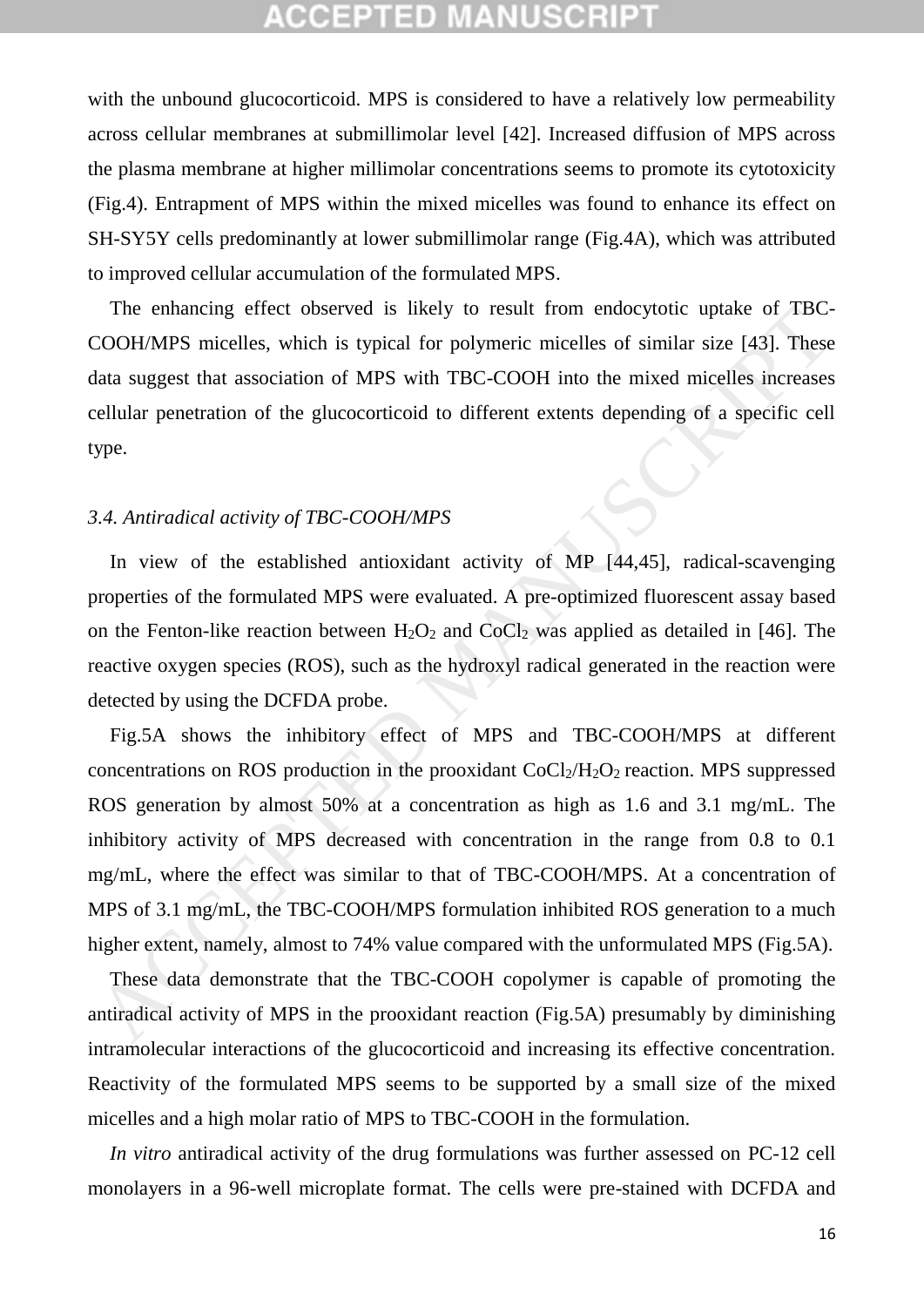subjected to  $H_2O_2$ -induced oxidative burst. In addition to MPS, DXM was used for comparison because of its relatively good permeability across cellular membranes [46]. After 1 h exposure, DXM at its upper soluble level of  $\sim 0.1$  mg/mL ( $\sim 0.3$  mM) was found to decrease cell fluorescence by ~25%, indicating partial inhibition of ROS formation in the cells treated (Fig.5B).

MPS did not significantly affect the fluorescent signal at a 10-fold higher concentration of 1.2 mg/mL (2.5 mM) ( $p<0.05$ ) which was attributed to its lower intracellular penetration compared with DXM. The antioxidant effect of DXM, however, was only slightly enhanced in the composition with TBC-COOH in contrast to the formulated MPS which exhibited the highest inhibitory action on the oxidative burst by almost 66% (Fig.5B). This enhanced effect of the TBC-COOH/MPS formulation could be explained by its improved cellular uptake compared with DXM and increased reactivity to ROS (Fig.4).

These results highlight a possibility of enhancing antiradical activity of MPS in the composition with TBC-COOH. This effect is of interest in high-dose glucocorticoid therapy of traumatic and ischemic diseases accompanied by intense oxidative stress and inflammation.

### *3.5. Cellular transport of MPS and TBC-COOH/MPS*

Analysis of pharmacokinetics of drugs formulations *in vitro* and *in vivo* is an important task. Different mass spectrometry (MS) techniques coupled with gas chromatography [48,49] and liquid chromatography (LC) [50–53] have been proposed to quantify the glucocorticoids in body fluids and tissues. Among them, LC-tandem MS (LC-MS/MS) with triple quadrupole detection and selected reaction monitoring mode is a sensitive technique which is particularly useful for pharmacokinetic applications [54–56]. The detection limits for MP in biological matrices reported were 7.2 ng/mL (plasma) [55], 0.05 ng/g (brain tissue) [53]. If 1.2 mg/mL (2.5 mM) (p<0.05) which was attributed to its lower intracellular penetration<br>compared with DXM. The antioxidan effect of DXM, however, was only slightly enhanced<br>in the composition with TBC-COOH in contrast

The QTRAP 6500 LC-MS/MS system was used to detect intracellular levels of the glucocorticoids after a short-term exposure of SH-SY5Y cells to MPS and TBC-COOH/MPS. Fig.6S (SM) shows the mass spectra of pure MPS as well as its metabolite MP generated upon chemical or enzymatic cleavage of the succinate group [57]. The precursor ion for MPS was registered at 475.1 m/z. According to multiple reaction monitoring (MRM) transition, five ion products of MPS were selected for analysis of the glucocorticoid as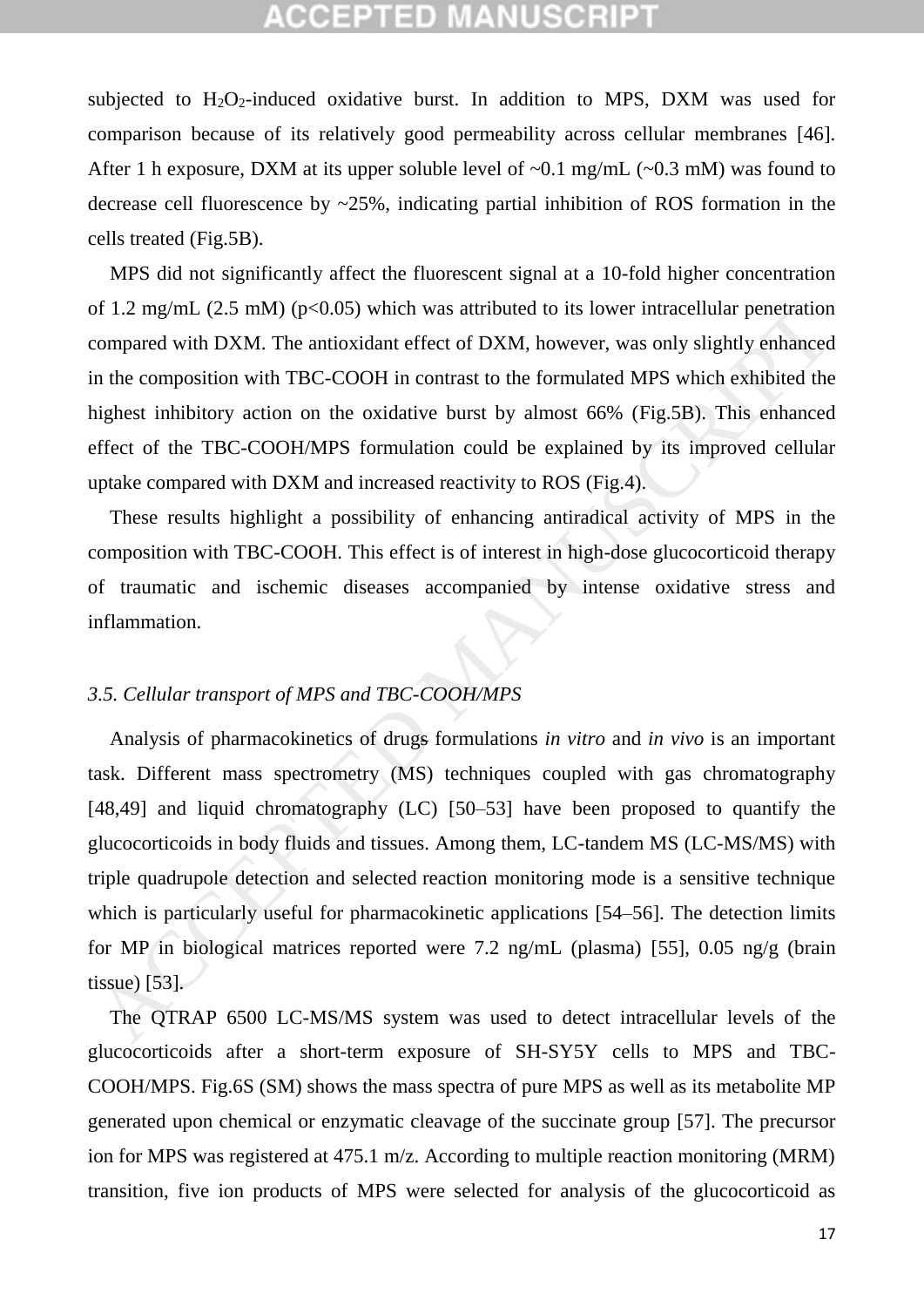follows (m/z): 321.2 (quantifier), 253.2, 185.0, 161.1, 90.9. The same parameters for MP were as follows (m/z): the precursor ion 375.2, ion products 161.1 (quantifier), 185.0, 135.1, 90.9.

The LC-MS peak area was detected as a signal to quantify the analytes within the concentration range from 5 nM to 500  $\mu$ M (from 2.4 ng/mL to 237  $\mu$ g/mL). Linear relationships between MPS (MP) concentrations (x) and the signal (y) were observed within the range from approximately 0.5 to 250  $\mu$ M with fitted equations being y=2.7098×10<sup>5</sup>x (r=0.9932) for MPS and y=3.8005×10<sup>5</sup>x (r=0.9616) for MP. This calibration was far above the detection limit but sufficient for *in vitro* analysis.

Pregrown adhered SH-SY5Y cells were incubated with MPS or TBC-COOH/MPS for 1.5 h at glucocorticoid concentrations of 1.3 and 6.5 mM. Following the incubation, the cells were lysed and the drugs were extracted as detailed in the section 2.8.1. A representative MRM chromatogram of MPS and MP with a retention time of 2.32 and 2.51 min, respectively, is provided in Fig.7S (SM). Fig.6 shows mean intracellular concentrations of MPS and MP as well as total MPS+MP level detected in cell lysates (100 µL of lysate of 10<sup>6</sup> cells) for two extracellular MPS doses applied. In the state of MPS and NPS (32 and MPS in The state of MPS in the celusion of  $r=0.9932$ ) for MPS and y=3.8005×10°x (r=0.9616) for MP. This calibration was far above  $r=0.9932$ ) for MPS and y=3.8005×10°x (r=0.9616) for

Both the intracellular level of MPS and MP and their ratio were found to be dependent on the dose applied. At MPS concentration of 6.5 mM, the glucocorticoid was predominantly detected in the cells in its succinylated form (53.1 µM and ~89% of the total MPS+MP level), whereas at a 5-fold lower MPS concentration (1.3 mM), the intracellular level of MPS was 9.8  $\mu$ M (~74% of the total MPS+MP level) (Fig.6). Hence, the total intracellular MP concentrations (MPS+MP) for 6.5 and 1.3 mM extracellular MPS doses differed by a factor of  $~4.5$ .

These results indicate that at the doses studied transport of MPS into the cells is controlled by passive diffusion. The intracellular glucocorticoid is predominantly revealed in the esterified form, although some decrease in MPS/MP ratio occurs when extracellular MPS concentration is reduced from 6.5 to 1.3 mM (Fig.6). This is in accordance with observations of the relatively slow intracellular hydrolysis of MPS [42].

No statistically significant difference in the intracellular content of the glucocorticoid was observed for free and formulated MPS at a concentration of 6.5 mM (Fig.6A). Hence, at this concentration, the TBC-COOH/MPS micelles are characterized by the same intracellular uptake as free MPS. At lower MPS concentration of 1.3 mM, an increase in the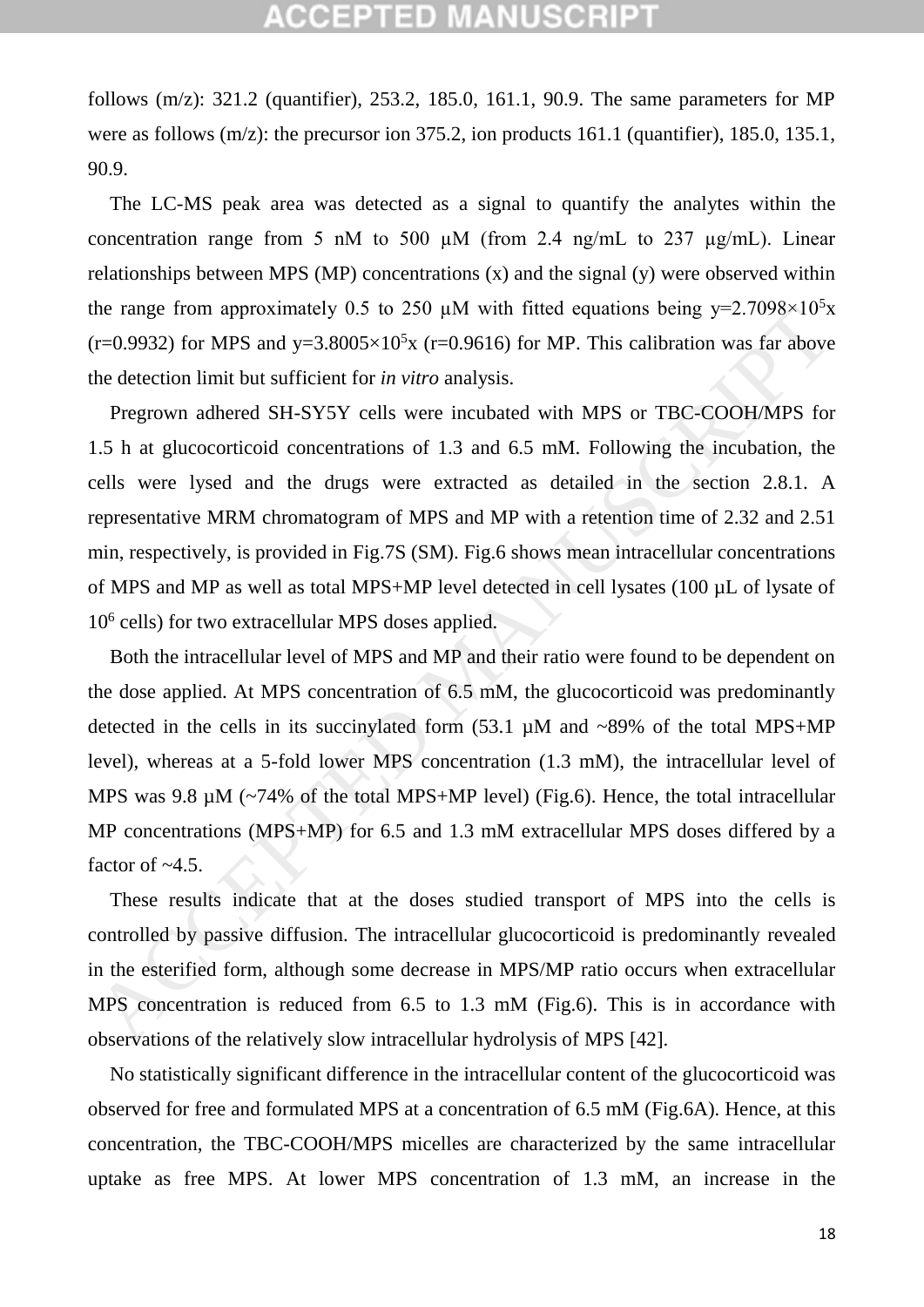glucocorticoid level was observed in the cells treated with the the formulated MPS (Fig.6B). The intracellular glucocorticoid concentration was increased by a factor of 1.52, 1.74 and 1.58 for MPS, MP and MPS+MP, respectively. This increase is consistent with the above presented data on enhanced cytotoxic (Fig.4) and antioxidant activity (Fig.5) of the TBC-COOH/MPS micelles.

Together, our results suggest increased cellular availability of the TBC-COOH/MPS micelles at concentrations of MPS which do not favor drug diffusion across the plasma membrane. Considering the cytosolic and nuclear localization of the glucocorticoid receptors [1], effective intracellular delivery of MPS is prerequisite to its bioactivity.

Our study shows that the TBC-COOH/MPS nanoformulation is characterized by a relatively high availability and activity at molecular and cellular levels (Figs. 4–6). Considering the shown ability of TBC-COOH to enhance permeability of spinal cord tissues [25], we believe that the formulation developed can be used for local delivery of MPS in acute spinal cord injury as well as other traumatic and inflammation-related diseases.

In view of the chemical stability of TBC-COOH in aqueous solution and its selfassembling with MPS, the formulation can be potentially prepared *in situ*, e.g. by mixing lyophilized MPS and presolubilized TBC-COOH in appropriate parenteral forms, such as Solu-Medrol (Pfizer). Our study provides incentive for further preclinical studies into the suitability of the TBC-COOH/MPS nanoformulation for the glucocorticoid therapy.

#### **4. Conclusions**

We have, for the first time, developed a uniform and stable micellar formulation of methylprednisolone succinate by its self-assembling with the chemically modified EO/PO copolymer (micelle size=19.6 nm, PDI=0.1,  $\zeta$ = -28 mV). The carboxylated trifunctional block copolymer with improved physicochemical, biocompatible and penetration enhancing properties was used to form mixed micelles, which are characterized by high encapsulation efficacy and cellular availability of MPS. Primary study of the formulation demonstrated its increased cellular uptake and antiradical activity to that of free MPS. LC-MS/MS analysis of cellular transportation and hydrolysis of MPS using QTRAP 6500 system was optimized, which will be further extended for *in vivo* study of the pharmacokinetics of mixed micelles. nucelles at concentrations of MPS which do not favor drug diffusion across the plasman<br>embrane. Considering the cytosolic and nuclear localization of the glucocordicoic<br>ecceptors [1], effective intracellular delivery of M

### **Acknowledgments**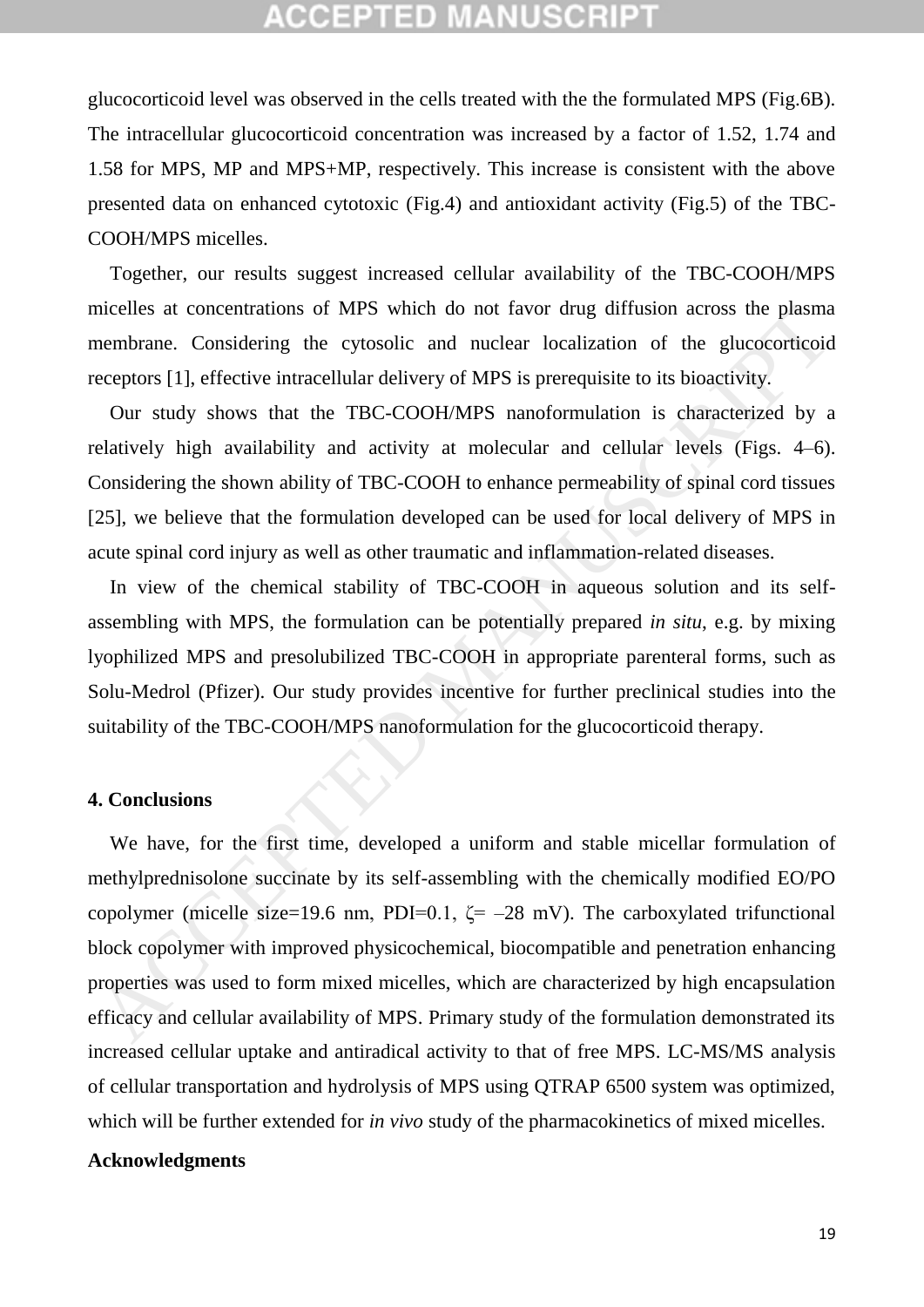## CCEPTED M

This work was co-funded by Russian Foundation for Basic Researches (Grant No. №16- 54-10059 KO a) and performed according to the Russian Government Program of Competitive Growth of the Kazan Federal University. Andrei N. Lukashkin is supported by the Medical Research Council grant [MR/N004299/1] and The Royal Society International Exchanges grant [IE160140]. The equipment was used according to the project of Ministry of Education and Science of the Russian Federation (ID RFMEFI59414X0003). We thank Anna Morozova and Aleksey Rogov (Interdisciplinary Center for Analytical Microscopy, Kazan Federal University) for performing AFM analysis and Ian Russell and George Burwood for their critical reading of early versions of the manuscript. Anna Morozova and Aleksey Rogov (Interdisciplinary Center for Analytical Microscopy<br>
Kazan Federal University) for performing AFM analysis and Ian Russell and George<br>
Burwood for their critical reading of early versions of

#### **Conflict of interest**

The authors report no conflict of interest.

#### **References**

- [1] T. Rhen, J.A. Cidlowski, Antiinflammatory action of glucocorticoids new mechanisms for old drugs, N. Engl. J. Med. 353 (2005) 1711-1723.
- [2] D. Annane, E. Bellissant, P.E. Bollaert, J. Briegel, D. Keh, Y. Kupfer, Corticosteroids for severe sepsis and septic shock: a systematic review and meta-analysis, BMJ 329 (2004) 480.
- [3] D.J. Short, W.S. El Masry, P.W. Jones, High dose methylprednisolone in the management of acute spinal cord injury - a systematic review from a clinical perspective, Spinal. Cord. 38 (2000) 273-286.
- [4] D. Bartholdi, M.E. Schwab, Methylprednisolone inhibits early inflammatory processes but not ischemic cell death after experimental spinal cord lesion in the rat, Brain. Res. 672 (1995) 177-186.
- [5] U.I. Tuor, Glucocorticoids and the prevention of hypoxic-ischemic brain damage, Neurosci. Biobehav. Rev. 21 (1997) 175-179.
- [6] Y. Wang, M. Wu, L. Gu, X. Li, J. He, L. Zhou, A. Tong, J. Shi, H. Zhu, J. Xu, G. Guo, Effective improvement of the neuroprotective activity after spinal cord injury by synergistic effect of glucocorticoid with biodegradable amphipathic nanomicelles, Drug Deliv. 24 (2017) 391-401.
- [7] I.M. Abraham, T. Harkany, K.M. Horvath, P.G.Luiten, Action of glucocorticoids on survival of nerve cells: promoting neurodegeneration or neuroprotection?, J. Neuroendocrinol 13 (2001) 749-760.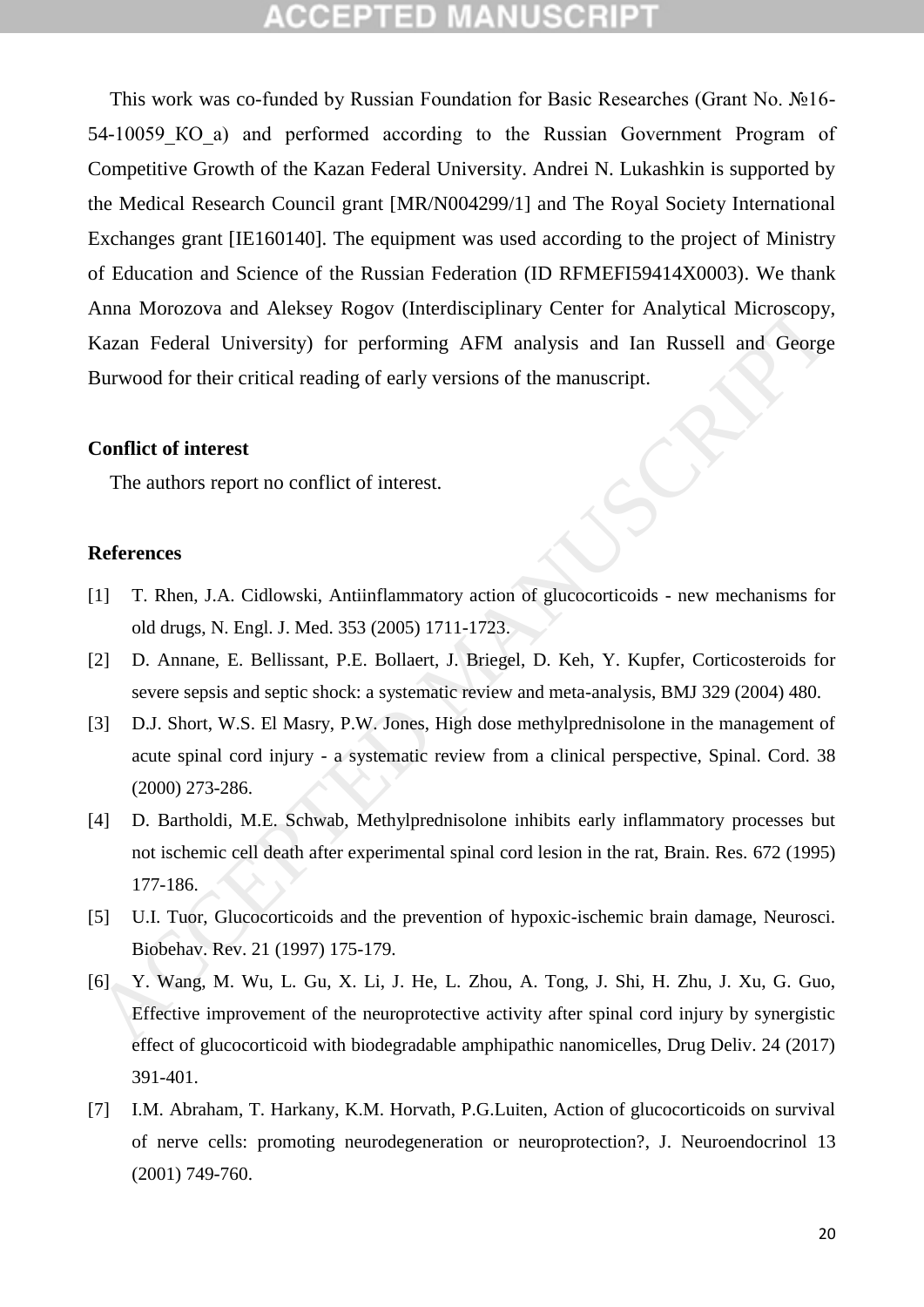- [8] S. Doktorovova, J. Araujo, M.L. Garcia, E. Rakovsky, E.B. Souto, Formulating fluticasone propionate in novel PEG-containing nanostructured lipid carriers (PEG-NLC), Colloids Surf., B 75 (2010) 538-542.
- [9] C. Terzano, L. Allegra, F. Alhaique, C. Marianecci, M. Carafa, Non-phospholipid vesicles for pulmonary glucocorticoid delivery, Eur. J. Pharm. Biopharm. 59 (2005) 57-62.
- [10] C. Marianecci, D. Paolino, C. Celia, M. Fresta, M. Carafa, F. Alhaique, Non-ionic surfactant vesicles in pulmonary glucocorticoid delivery: characterization and interaction with human lung fibroblasts, J. Control. Release 147 (2010) 127-135.
- [11] D. Triolo, E.F. Craparo, B. Porsio, C. Fiorica, G. Giammona, G. Cavallaro, Polymeric drug delivery micelle-like nanocarriers for pulmonary administration of beclomethasone dipropionate, Colloids Surf., B 151 (2017) 206-214. Iung fibroblasts, J. Control. Release 147 (2010) 127-135.<br>
11] D. Triolo, E.F. Craparo, B. Porsio, C. Fiorica, G. Giammona, G. Cavallaro, Polymeric drug deivery micelle-like nanocariers for pulmonary administration of becl
- [12] R. Iezzi, B.R. Guru, I.V. Glybina, M.K. Mishra, A. Kennedy, R.M. Kannan, Dendrimer-based targeted intravitreal therapy for sustained attenuation of neuroinflammation in retinal degeneration, Biomaterials 33 (2012) 979-988.
- [13] H.S. Ali, P. York, A.M. Ali, N. Blagden, Hydrocortisone nanosuspensions for ophthalmic delivery: A comparative study between microfluidic nanoprecipitation and wet milling, J. Control. Release 149 (2011) 175-181.
- [14] M.A. Kassem, A.A. Abdel Rahman, M.M. Ghorab, M.B. Ahmed, R.M. Khalil, Nanosuspension as an ophthalmic delivery system for certain glucocorticoid drugs, Int. J. Pharm. 340 (2007) 126-133.
- [15] U.B. Kompella, N. Bandi, S.P. Ayalasomayajula, Subconjunctival nano- and microparticles sustain retinal delivery of budesonide, a corticosteroid capable of inhibiting VEGF expression, Invest. Ophthalmol. Vis. Sci. 44 (2003) 1192-1201.
- [16] N. El Kechai, F. Agnely, E. Mamelle, Y. Nguyen, E. Ferrary, A. Bochot, Recent advances in local drug delivery to the inner ear, Int. J. Pharm. 494 (2015) 83-101.
- [17] D.H. Kim, D.C. Martin, Sustained release of dexamethasone from hydrophilic matrices using PLGA nanoparticles for neural drug delivery, Biomaterials 27 (2006) 3031-3037.
- [18] E. Engleder, C. Honeder, J. Klobasa, M. Wirth, Ch. Arnoldner, F. Gabor, Preclinical evaluation of thermoreversible triamcinolone acetonide hydrogels for drug delivery to the inner ear, Int. J. Pharm. 471 (2014) 297-302.
- [19] C. Honeder, E. Engleder, H. Schopper, F. Gabor, G. Reznicek, J. Wagenblast, W. Gstoettner, Ch. Arnoldner, Sustained release of triamcinolone acetonide from an intratympanically applied hydrogel designed for the delivery of high glucocorticoid doses, Audiol. Neurootol. 19 (2014) 193-202.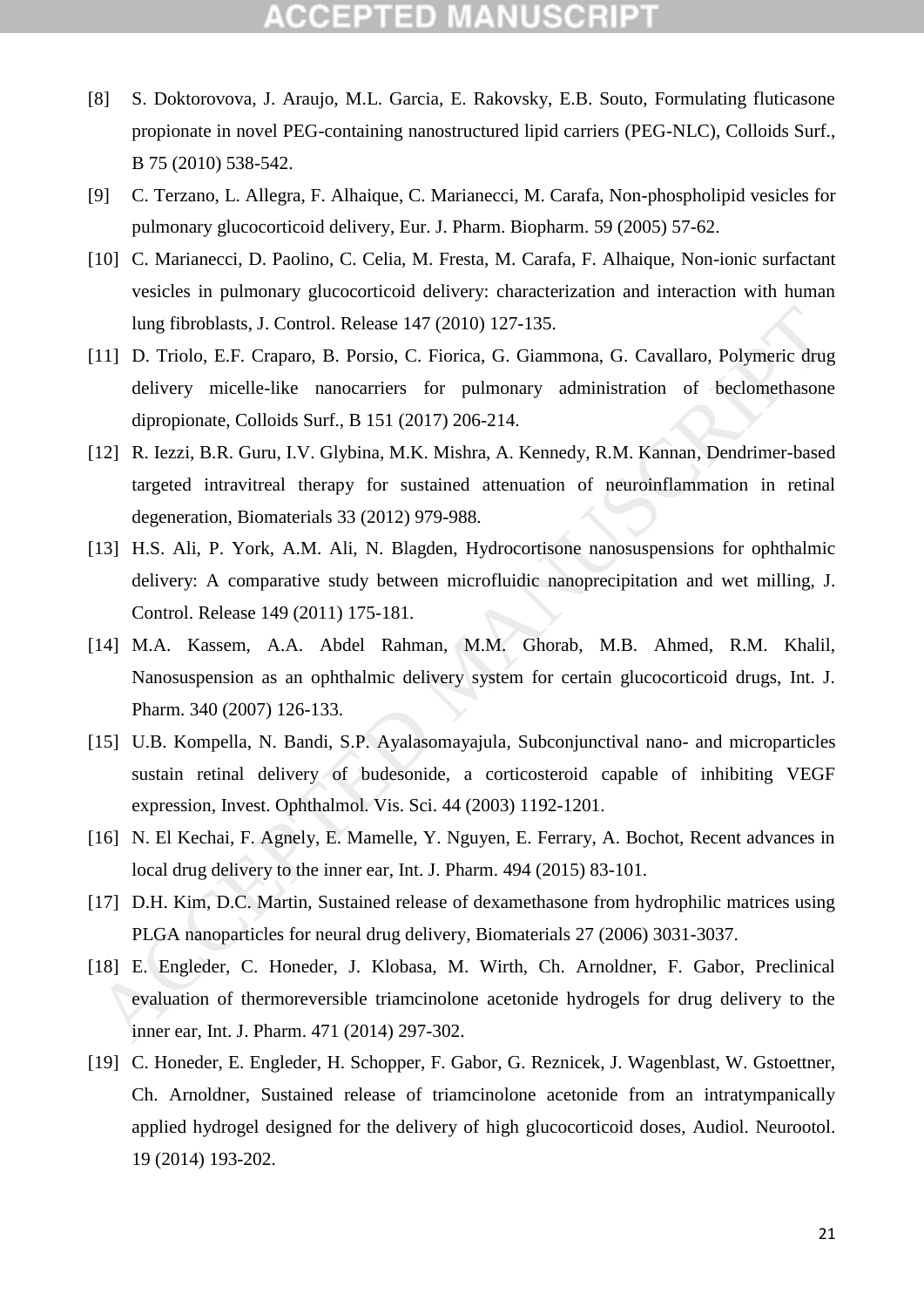- [20] A.N. Salt, J. Hartsock, S. Plontke, C. Lebel, F. Piu, Distribution of dexamethasone and preservation of inner ear function following intratympanic delivery of a gel-based formulation, Audiol. Neurootol. 16 (2011) 323-335.
- [21] X. Wang, L. Dellamary, R. Fernandez, Q. Ye, C. Lebel, F. Piu, Principles of inner ear sustained release following intratympanic administration, Laryngoscope 121 (2011) 385-391.
- [22] A.V. Kabanov, E.V. Batrakova, V.Y. Alakhov, Pluronic® block copolymers as novel polymer therapeutics for drug and gene delivery, J. Control. Release 82 (2002) 189-212.
- [23] E.V. Batrakova, A.V. Kabanov, Pluronic block copolymers: evolution of drug delivery concept from inert nanocarriers to biological response modifiers, J. Control. Release 130 (2008) 98-106.
- [24] O.V. Bondar, Y.V. Badeev, Y.G. Shtyrlin, T.I. Abdullin, Lipid-like trifunctional block copolymers of ethylene oxide and propylene oxide: effective and cytocompatible modulators of intracellular drug delivery, Int. J. Pharm. 461 (2014) 97-104.
- [25] M.I. Kamalov, I.A. Lavrov, A.A. Yergeshov, Z.Y. Siraeva, M.E. Baltin, A.A. Rizvanov, S.V. Kuznetcova, N.V. Petrova, I.N. Savina, T.I. Abdullin, Non-invasive topical drug delivery to spinal cord with carboxyl-modified trifunctional copolymer of ethylene oxide and propylene oxide, Colloids Surf., B 140 (2016) 196-203.
- [26] D. Salakhieva, V. Shevchenko, C. Nemeth, B. Gyarmarti, A. Szilagyi, T. Abdullin, Structurebiocompatibility and transfection activity relationships of cationic polyaspartamides with (dialkylamino)alkyl and alkyl or hydroxyalkyl side groups, Int. J. Pharm. 517 (2017) 234-246.
- [27] O.V. Bondar, A.V. Sagitova, Y.V. Badeev, Y.G. Shtyrlin, T.I. Abdullin, Conjugation of succinic acid to non-ionogenic amphiphilic polymers modulates their interaction with cell plasma membrane and reduces cytotoxic activity, Colloids Surf., B 109 (2013) 204-211.
- [28] S.L. Hempel, G.R. Buettner, Y.Q. O'Malley, D.A. Welssels, D.M. Flaherty, Dihydrofluorescein diacetate is superior for detecting intracellular oxidants: comparison with 2',7'-dichlorodihydrofluorescein diacetate, 5(and 6)-carboxy-2',7'-dichlorodihydrofluorescein diacetate, and dihydrorhodamine 123, Free Radic. Biol. Med. 27 (1999) 146-159. 23] E.V. Butrakova, A.V. Kabanov, Pluronic block copolymers: evolution of drug delivery<br>
concept from inert nanocarriers to biological response modifiers, J. Control. Release 130<br>
(2008) 98-106.<br>
241 O.V. Bondar, Y.V. Bad
- [29] P.A. McGinley, J.M. Braughler, E.D. Hall, Determination of methylprednisolone in central nervous tissue and plasma using normal-phase high-performance liquid chromatography, J. Chromatogr. B Biomed. Sci. Appl. 230 (1982) 29-35.
- [30] J.W. Valle, A. Armstrong, C. Newman, V. Alakhov, G. Pietrzynski, J. Brewer, S. Campbell, P. Corrie, E.K. Rowinsky, M. Ranson, A phase 2 study of SP1049C, doxorubicin in Pglycoprotein-targeting pluronics, in patients with advanced adenocarcinoma of the esophagus and gastroesophageal junction, Invest. New Drugs 29 (2011) 1029-1037.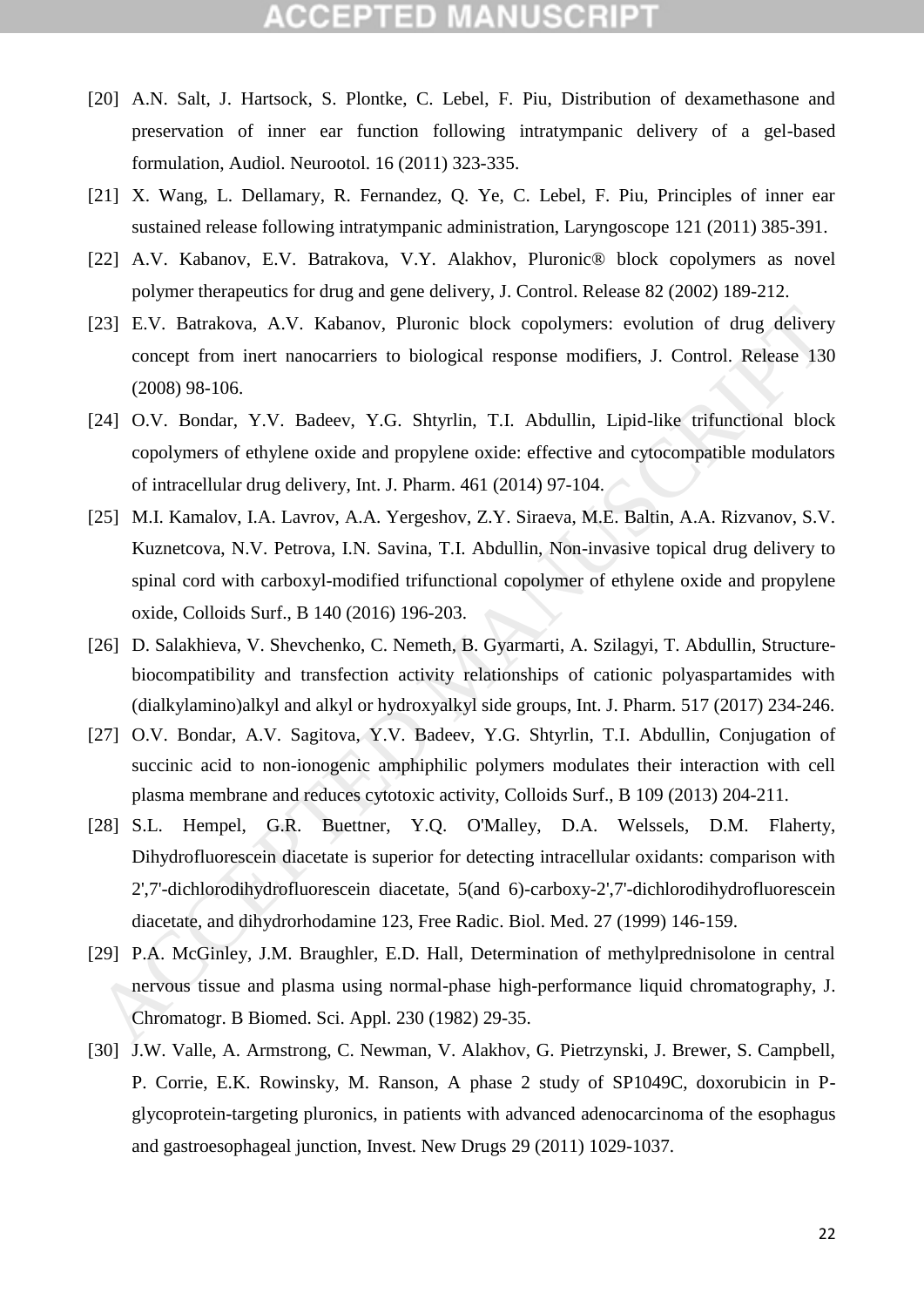- [31] S.S. Bharate, V. Kumar, R.A. Vishwakarma, Determining partition coefficient (Log P), distribution coefficient (Log D) and ionization constant (pKa) in early drug discovery, Comb. Chem. High Throughput Screen. 19 (2016) 461-469.
- [32] Y. Avnir, K. Turjeman, D. Tulchinsky, A. Sigal, P. Kizelsztein, D. Tzemach, A. Gabizon, Y. Barenholz, Fabrication principles and their contribution to the superior in vivo therapeutic efficacy of nano-liposomes remote loaded with glucocorticoids, PLOS ONE 6 (2011) e25721.
- [33] O. Bondar, V. Shevchenko, A. Martynova, D. Salakhieva, I. Savina, Y.Shtyrlin, T. Abdullin, Intracellular delivery of VEGF165 encoding gene therapeutic using trifunctional copolymers of ethylene oxide and propylene oxide, Eur. Polym. J. 68 (2015) 680-686.
- [34] D.H. Everett, Basic principles of colloid science, London: The Royal Society of Chemistry (1988) 243.
- [35] D. Wang, Z. Peng, X. Liu, Zh. Tong, Ch. Wang, B. Ren, Synthesis and micelle formation of triblock copolymers of poly(methyl methacrylate)-b-poly(ethylene oxide)-b-poly(methyl methacrylate) in aqueous solution, Eur. Polym. J. 43 (2007) 2799–808.
- [36] C.C. Fleischer, U. Kumar, C.K. Payne, Cellular binding of anionic nanoparticles is inhibited by serum proteins independent of nanoparticle composition, Biomater. Sci. 1 (2013) 975-982.
- [37] I. Fratoddi, I. Venditti, C. Cametti, C. Palocci, L. Chronopoulou, M. Marino, F. Acconcia, M.V. Russo, Functional polymeric nanoparticles for dexamethasone loading and release, Colloids Surf., B 93 (2012) 59-66.
- [38] S.M. Al-Habet, H.J. Rogers, Methylprednisolone pharmacokinetics after intravenous and oral administration, Br. J. Clin. Pharmacol. 27 (1989) 285-290.
- [39] P.T. Daley-Yates, A.J. Gregory, C.D. Brooks, Pharmacokinetic and pharmacodynamic assessment of bioavailability for two prodrugs of methylprednisolone, Br. J. Clin. Pharmacol. 43 (1997) 593-601.
- [40] C.K. Yeung, K.P. Chan, C.K.M. Chan, C.P. Pang, D.S.C. Lam, Cytotoxicity of triamcinolone on cultured human retinal pigment epithelial cells: comparison with dexamethasone and hydrocortisone, Jpn. J. Ophthalmol. 48 (2004) 236-242.
- [41] C.C. Wyles, M.T. Houdek, S.P. Wyles, E.R. Wagner, A. Behfar, R.J. Sierra, Differential cytotoxicity of corticosteroids on human mesenchymal stem cells, Clin. Orthop. Relat. Res. 473 (2015) 1155-1164. Intracellular delivery of VEGF165 encoding gene therapeutic using trilunctional copolymers<br>
of ethylene oxide and propylene oxide, Eur. Polym. J. 68 (2015) 680-686.<br>
341 D.H. Everett, Basic principles of colloid science, L
- [42] P. Augustijns, P. Annaert, P. Heylen, V. den Mooter, R. Kinget, Drug absorption studies of prodrug esters using the Caco-2 model: evaluation of ester hydrolysis and transepithelial transport, Int. J. Pharm. 166 (1998) 45-53.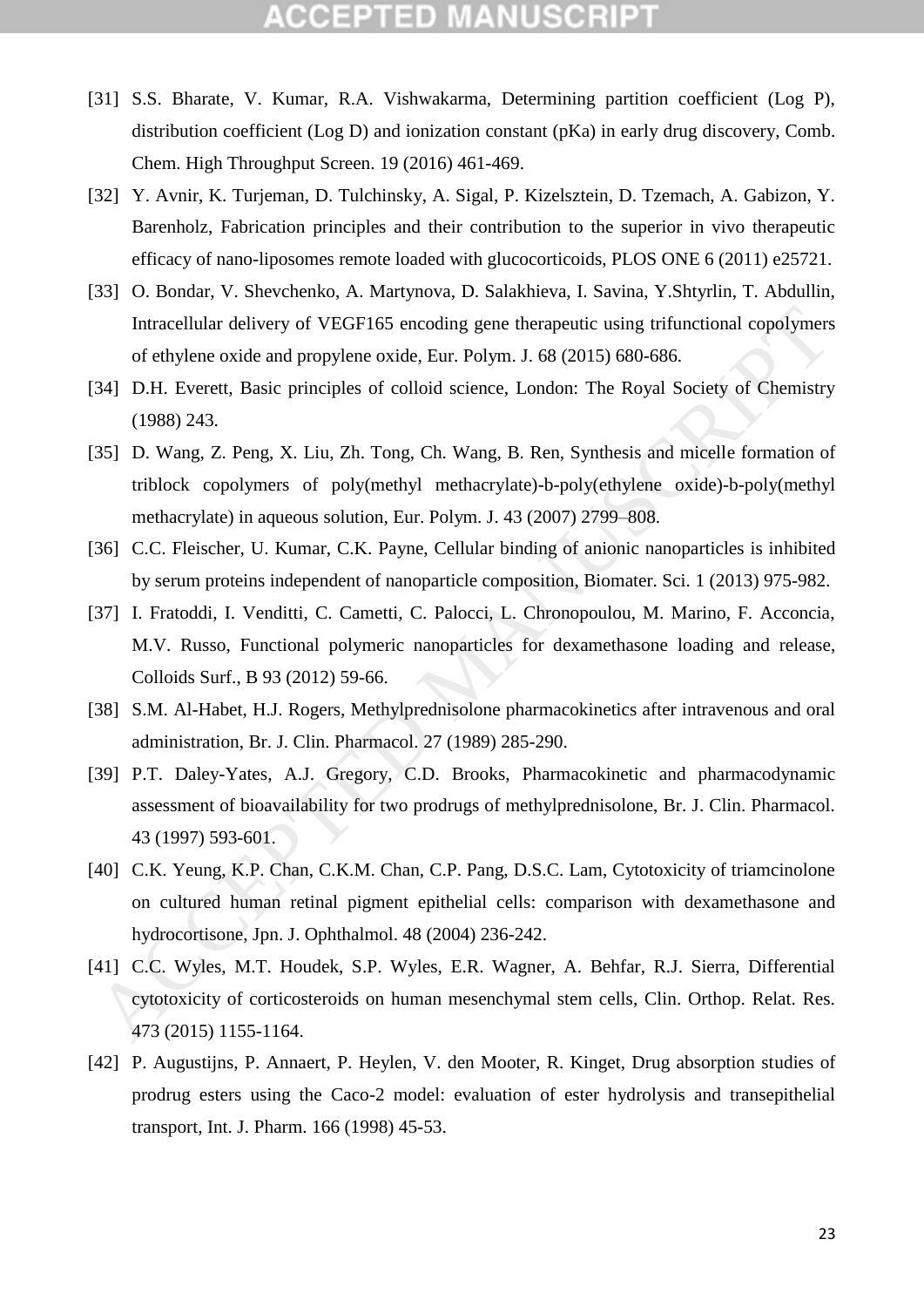- [43] Y. Kim, M.H. Pourgholami, D.L. Morris, H. Lu, M.H. Stenzel, Effect of shell-crosslinking of micelles on endocytosis and exocytosis: acceleration of exocytosis by crosslinking, Biomater. Sci. 1 (2013) 265-275.
- [44] E.D. Hall, The neuroprotective pharmacology of methylprednisolone, J. Neurosurg. 76 (1992) 13-22.
- [45] E. Kaptanoglu, M. Tuncel, S. Palaoglu, A. Konan, E. Demirpence, K. Kilinc, Comparison of the effects of melatonin and methylprednisolone in experimental spinal cord injury, J. Neurosurg. Spine 93 (2000) 77-84.
- [46] R.A. Akhmadishina, E.V. Kuznetsova, G.R. Sadrieva, L.R. Sabirzyanova, I.S. Nizamov, G.R. Akhmedova, I.D. Nizamov, T.I. Abdullin. Glutathione salts of O,O-diorganyl dithiophosphoric acids: Synthesis and study as redox modulating and antiproliferative compounds, Peptides (2017) https://doi.org/10.1016/j.peptides.2017.10.002.
- [47] G. Camenisch, J. Alsenz, H. van de Waterbeemd, G. Folkers, Estimation of permeability by passive diffusion through Caco-2 cell monolayers using the drugs' lipophilicity and molecular weight, Eur. J. Pharm. Sci. 6 (1998) 313-319.
- [48] K. Shimada, K. Mitamura, T. Higashi, Gas chromatography and high-performance liquid chromatography of natural steroids, J. Chromatogr. A 935 (2001) 141-172.
- [49] L. Amendola, F. Garribba, F. Botre, Determination of endogenous and synthetic glucocorticoids in human urine by gas chromatography-mass spectrometry following microwave-assisted derivatization, Anal. Chim. Acta. 489 (2003) 233-243.
- [50] V. Cirimele, P. Kintz, V. Dumestre, J.P. Goulle, B. Ludes, Identification of ten corticosteroids in human hair by liquid chromatography-ionspray mass spectrometry, Forensic Sci. Int. 107 (2000) 381-388.
- [51] C.G. Georgakopoulos, A. Vonaparti, M. Stamou, P. Kiousi, E. Lyris, Y.S. Angells, G. Tsoupras, B. Wuest, M.W.F. Nielen, I. Panderi, M. Koupparis, Preventive doping control analysis: liquid and gas chromatography time-of-flight mass spectrometry for detection of designer steroids, Rapid Commun. Mass Spectrom. 21 (2007) 2439-2446. Neurosurg. Spine 93 (2000) 77-84.<br>
46] R.A. Akhmadishina, E.V. Kuznetovva, G.R. Sadrieva, L.R. Sabirzyanova, I.S. Nizamov, G.R. Akhmedova, I.D. Nizamov, T.I. Abdullin. Glurathione salts of 0.0-diorgany dihiophosphoric acid
- [52] R. Mehvar, R.O. Dann, D.A. Hoganson, Simultaneous analysis of methylprednisolone, methylprednisolone succinate, and endogenous corticosterone in rat plasma, J. Pharm. Biomed. Anal. 22 (2000) 1015-1022.
- [53] P.J. Gaillard, C.C.M. Appeldoorn, J. Rip, R. Dorland, S.M.A. van der Pol, G. Kooij, H.E. de Vries, A. Reijerkerk, Enhanced brain delivery of liposomal methylprednisolone improved therapeutic efficacy in a model of neuroinflammation, J. Control. Release 164 (2012) 364- 369.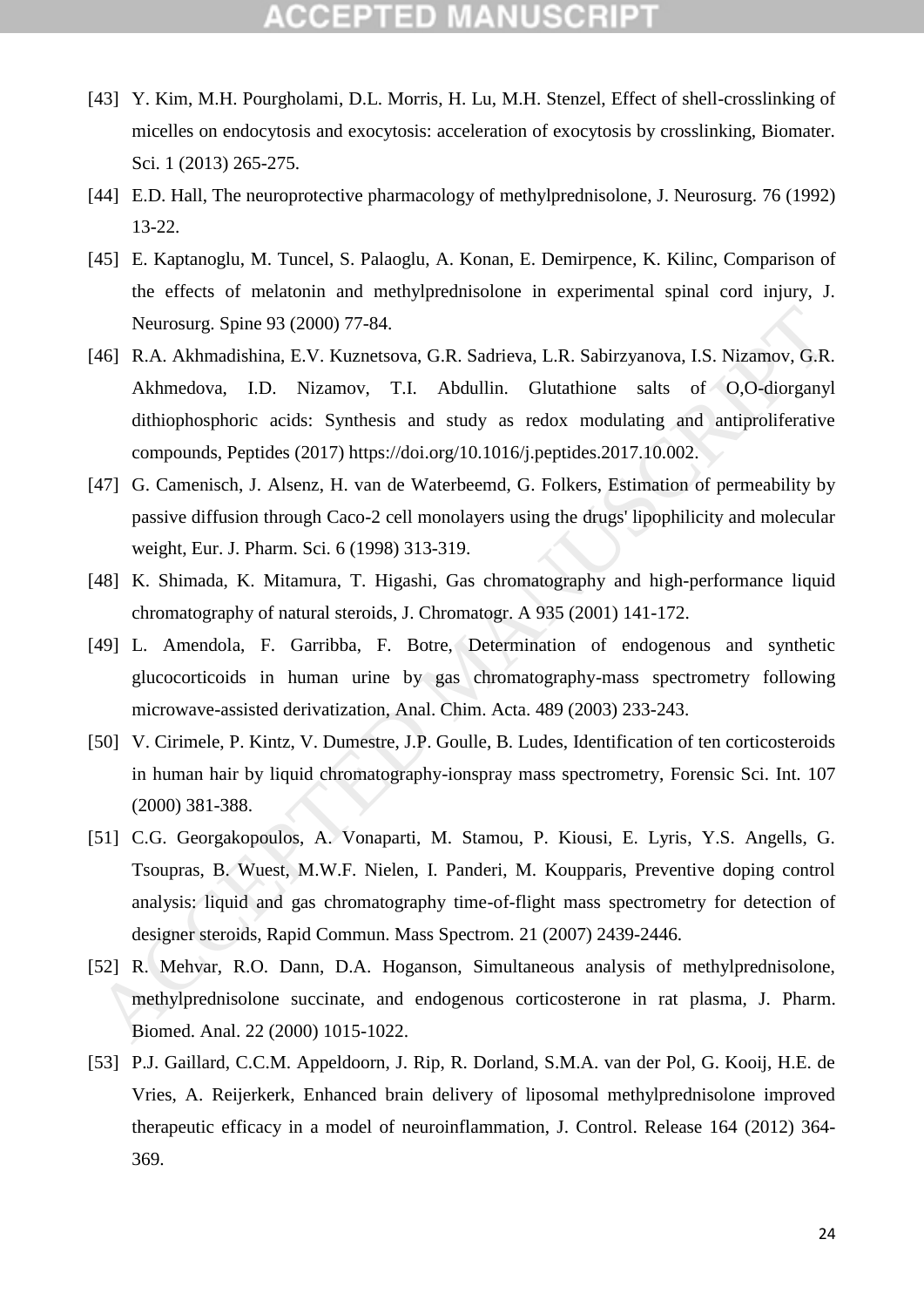## CCEPTED M

- [54] R.L. Taylor, S.K. Grebe, R.J. Singh, Quantitative, highly sensitive liquid chromatographytandem mass spectrometry method for detection of synthetic corticosteroids, Clin. Chem. 50 (2004) 2345-2352.
- [55] R. Difrancesco, V. Frerichs, J. Donnelly, C. Hagler, J. Hochreiter, K.M. Tornatore, Simultaneous determination of cortisol, dexamethasone, methylprednisolone, prednisone, prednisolone, mycophenolic acid and mycophenolic acid glucuronide in human plasma utilizing liquid chromatography-tandem mass spectrometry, J. Chromatogr. B. Analyt. Technol. Biomed. Life. Sci. 859 (2007) 42-51.
- [56] M.J. Bueno, A. Aguera, M.J. Gomez, M.D. Hernando, J.F. Garcia-Reyes, A.R. Fernandez-Alba, Application of liquid chromatography/quadrupole-linear Ion trap mass spectrometry and time-of-flight mass spectrometry to the determination of pharmaceuticals and related contaminants in wastewater, Anal. Chem. 79 (2007) 9372-9384.
- [57] R. Mehvar, R.O. Dann, DA. Hoganson, Kinetics of hydrolysis of dextran-methylprednisolone succinate, a macromolecular prodrug of methylprednisolone, in rat blood and liver lysosomes, J. Control. Release 68 (2000) 53-61.

### **Figure captions**

**Fig. 1.** Representative distributions of the hydrodynamic diameter of block copolymers and their compositions with glucocorticoid drugs. (A) Pluronic L121, (B) trifunctional block copolymer (TBC), (C, E, F) TBC-COOH, (D) Pluronic F127. (A–D), (F) methylprednisolone succinate (MPS), (E) methylprednisolone (MP), dexamethasone (DXM). (○) pure copolymer solution; (□) copolymer/glucocorticoid composition. Concentrations (A–D), (F): copolymers 5 mg/mL, MPS 31.3 mg/mL, (E): all components 0.1 mg/mL. Technol. Biomed. Life. Sci. 859 (2007) 42-51.<br>
56] M.J. Bueno, A. Aguera, M.J. Gomez, M.D. Hernando, J.F. Garcia-Reyes, A.R. Fernandez<br>
Alba, Application of liquid chromatography/quadrupole-linear lon trap mass spectromet

**Fig. 2.** (A) Relationships between (○) hydrodynamic diameter (HD), (□) particle dispersion index (PDI) of TBC-COOH/MPS micelles upon serial dilution. Initial concentrations: TBC-COOH 5 mg/mL, MPS 31.3 mg/mL. The critical concentration for disruption of the micellar system is indicated by the vertical arrow. (B) Effect of temperature on HD of TBC-COOH/MPS micelles.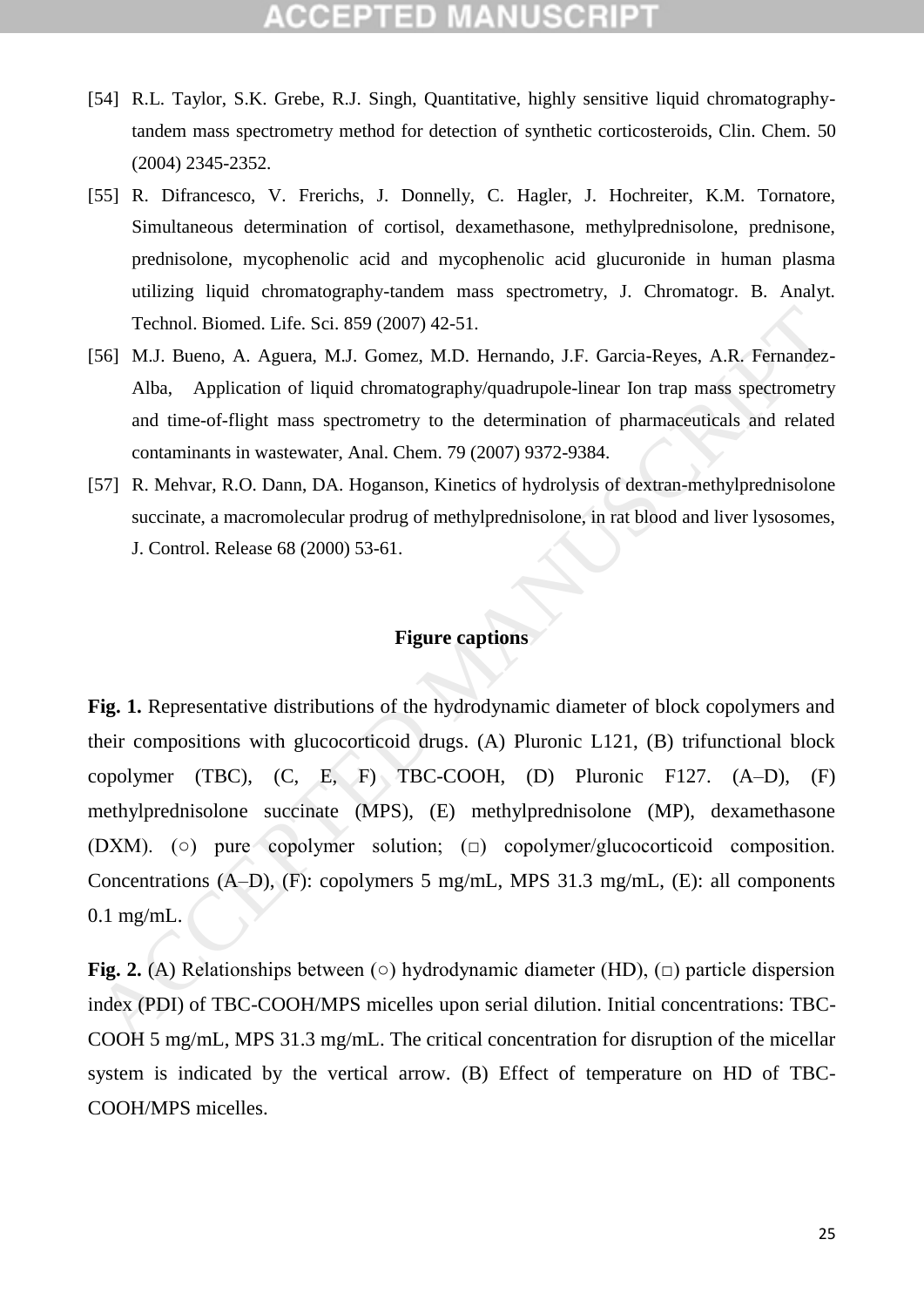**Fig. 3.** Atomic force microscopy images of (A) TBC-COOH and (A, B) TBC-COOH/MPS micelles spread onto mica surface. The discrete micelles (left column, arrows) and their height profile (right column) are shown in (B).

**Fig. 4.** Concentration–cell viability curves for (○) methylprednisolone succinate (MPS) and  $(\square)$  TBC-COOH/MPS micelles. SH-SY5Y and PC-12 cells were pre-cultured with compounds for 7 h followed by MTT assay (72 h). The micelles were prepared at 1:6.3 weight ratio; starting concentration of MPS in the medium is 5 mg/mL. The data were fitted using 'dose response/sigmoidal' function (OriginPro 8 software) y=A1+(A2- A1)/(1+10^((IC<sub>50</sub>-x)\*p)), where y is viability (%), x is MPS concentration, A1 is the bottom asymptote, A2 is the top asymptote (limited to  $100\%$ ), IC<sub>50</sub> is the half-maximal inhibitory concentration, p is Hill slope. R-squared for the fit is 0.99 and 0.71 for SH-SY5Y and 0.93 and 0.96 for PC-12 cells for MPS and TBC-COOH/MPS, respectively.

**Fig. 5.** Inhibitory effect of glucocorticoids and TBC-COOH/glucocorticoid compositions on  $H_2O_2$ -induced generation of oxygen radicals (A) in cell-free reaction with cobalt chloride and (B) in treated PC-12 cells. For (A),  $100\%$  corresponds to Co/H<sub>2</sub>O<sub>2</sub> reaction without effectors. TBC-COOH/MPS micelles were prepared at 1:6.3 weight ratio. For  $(B)$ , 1 – control (H<sub>2</sub>O<sub>2</sub>-treated cells without effectors),  $2 - MPS$ ,  $3 - DXM$ ,  $4 - TBC-COOH/MPS$ ,  $5$ – TBC-COOH/DXM. Concentrations (mg/mL): 1.2 (MPS), 0.1 (DXM), 0.2 (TBC-COOH). Mean $\pm$ SD (n=3) are shown. Oxygen radicals were detected by using DCFDA probe; DCFDA-stained PC-12 cells were incubated with drug formulations for 1 h. weight ratio; starting concentration of MPS in the medium is 5 mg/mL. The data were fitted<br>using 'dose response/sigmoidal' function (OriginPro 8 software)  $y=A1+(A2-A1)/(11+10^n((1C_{50}+x)^*p))$ , where y is viability (%), x is MPS

**Fig. 6.** Concentration of methylprednisolone succinate (MPS) and methylprednisolone (MP) in extract of SH-SY5Y cells exposed to MPS and TBC-COOH/MPS micelles at MPS concentrations of (A) 6.5 mM; (B) 1.3 mM. Mean±SD are shown, \*p<0.05, n=6,  $\sim 10^6$  cells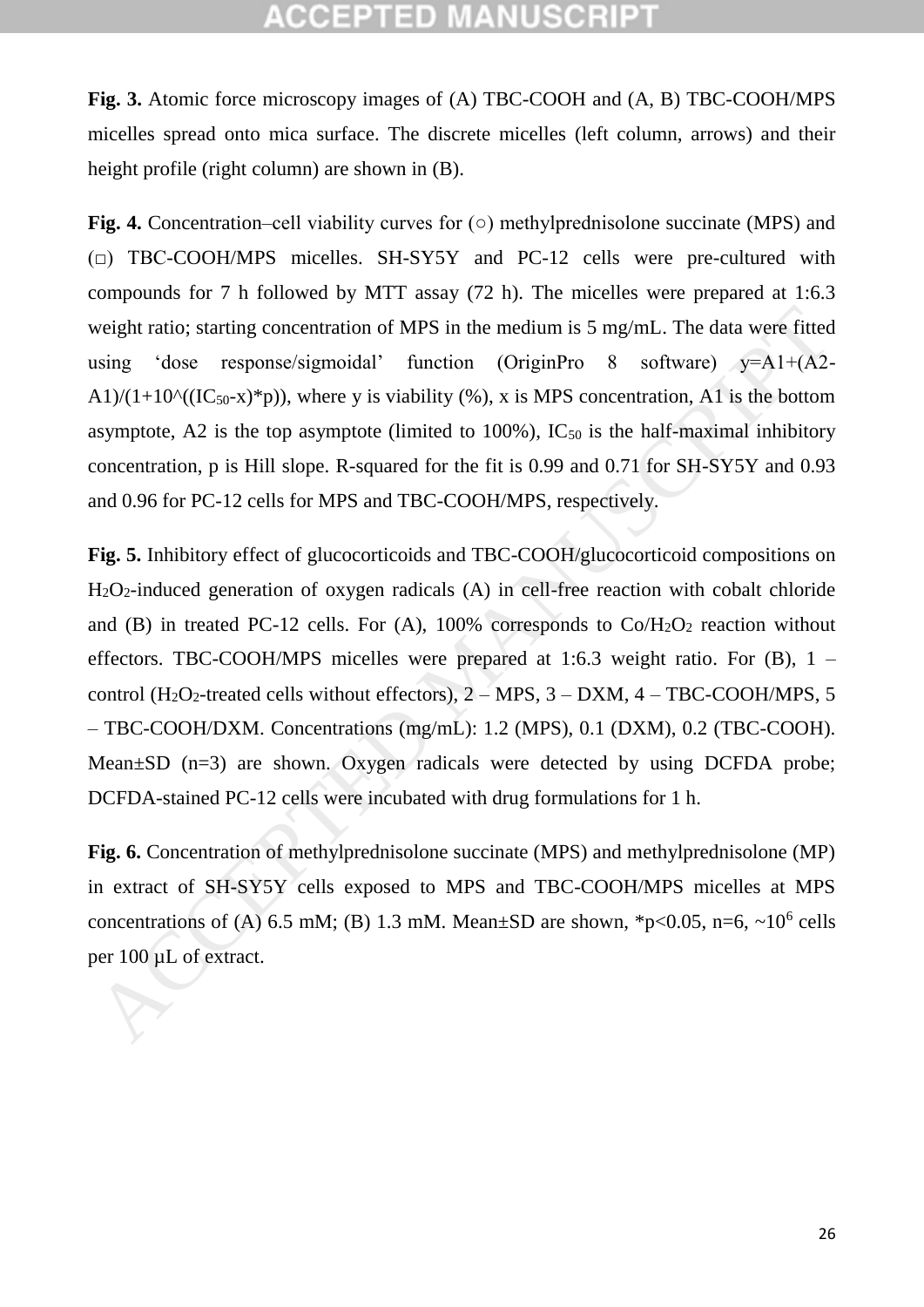#### CCE 10 B  $\blacksquare$ sc R U



**Fig. 1**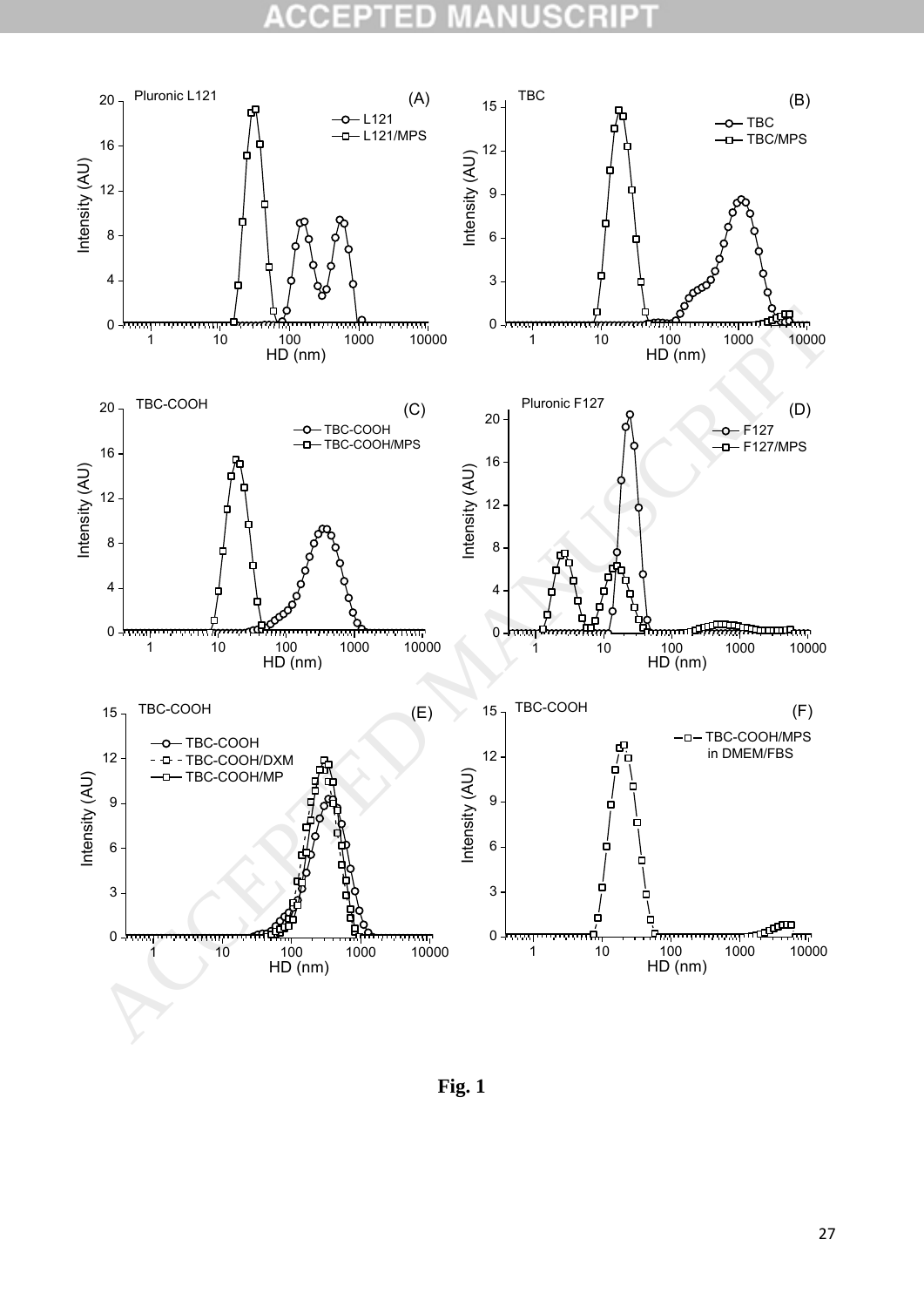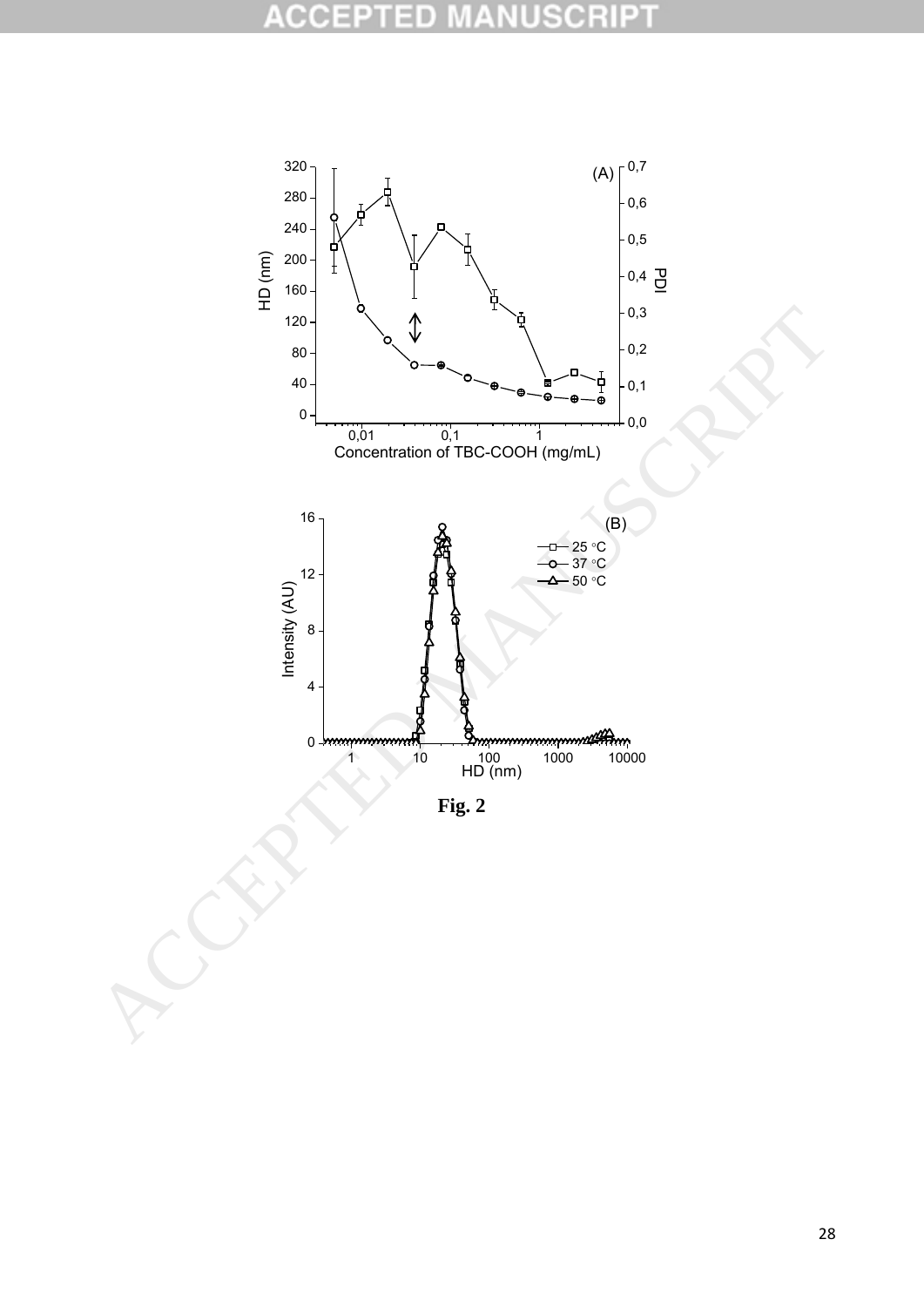

**Fig. 3**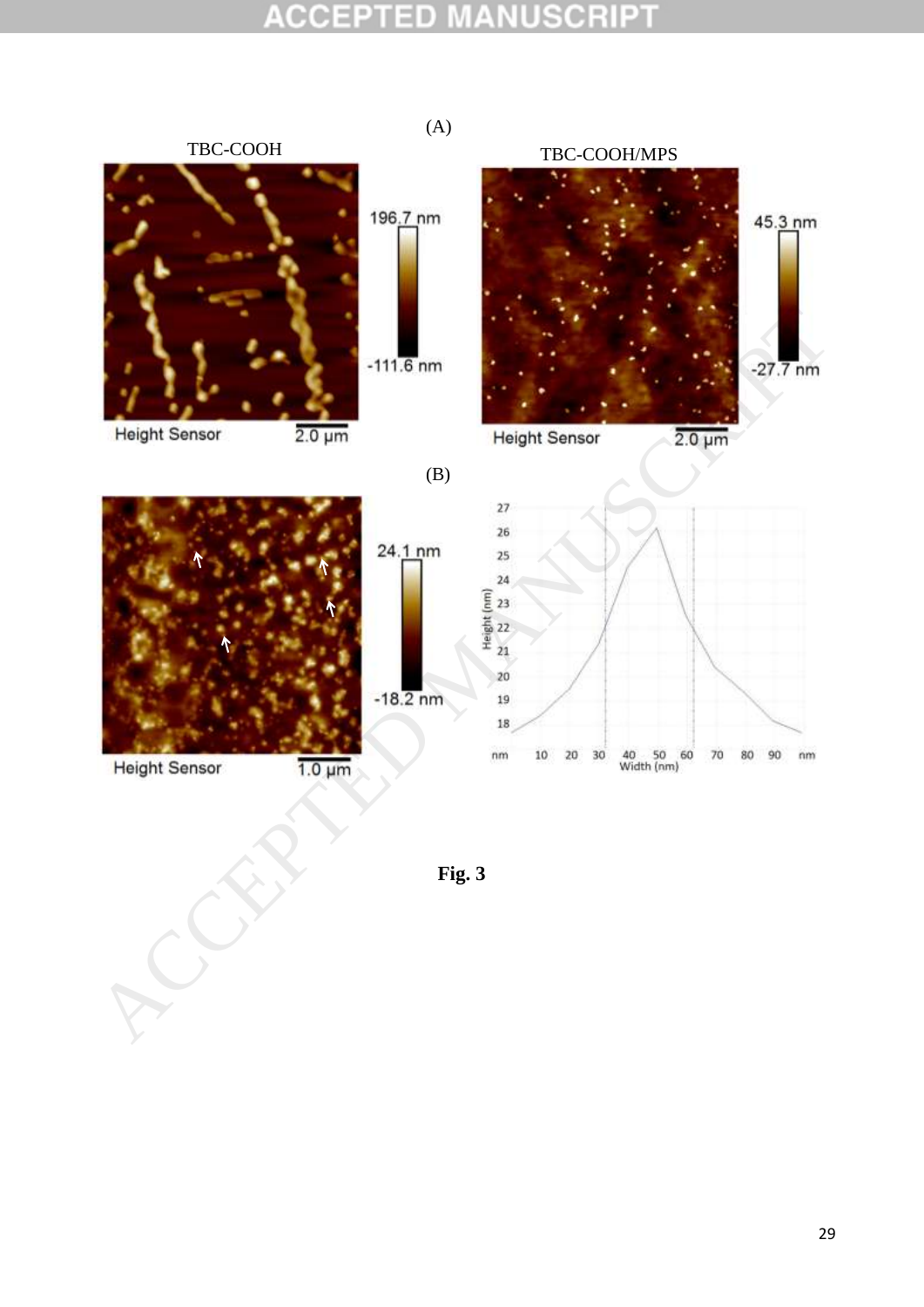#### **ACCE ISCRIPT** ΞD  $\blacksquare$ U

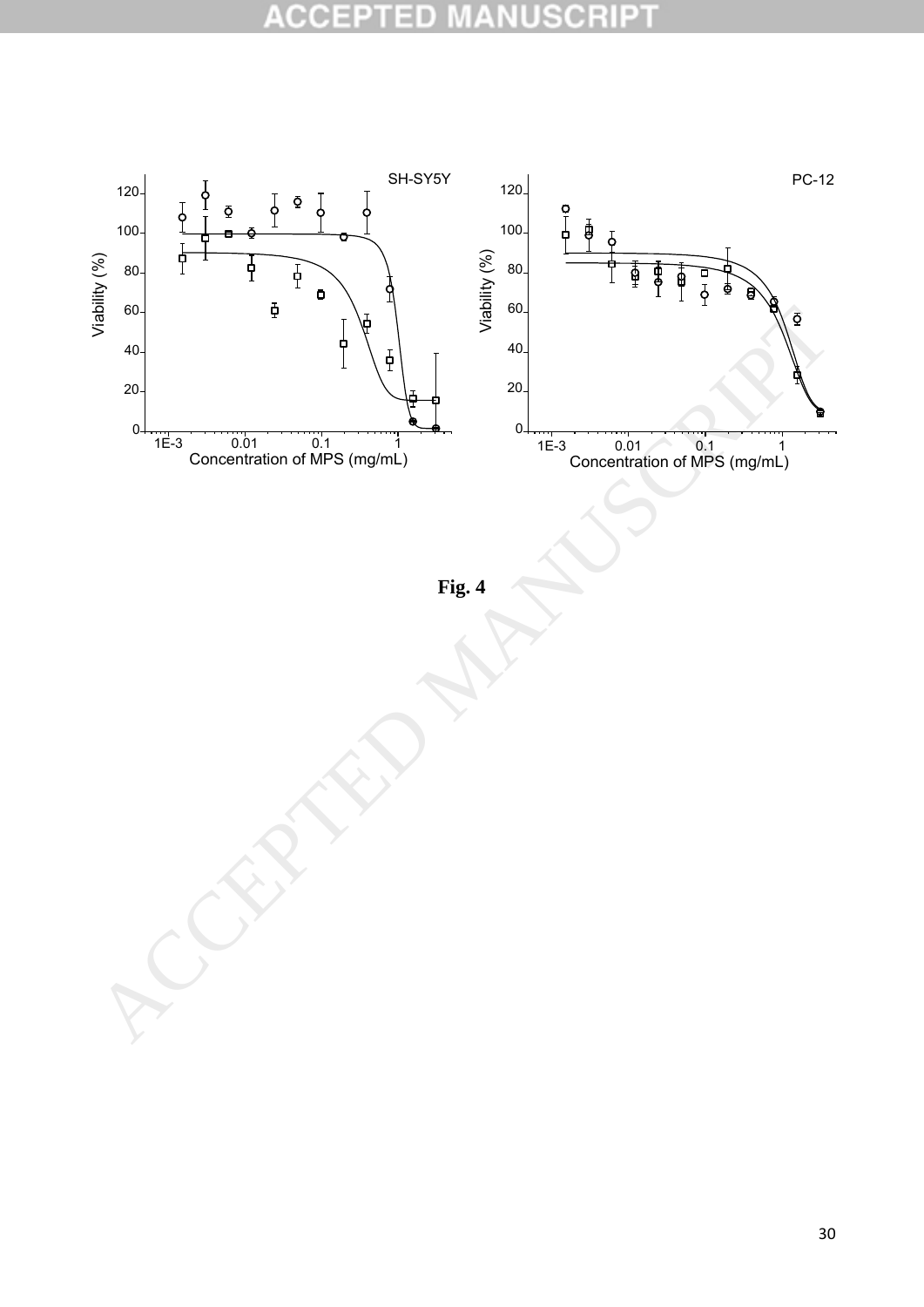#### **ACCE ISCRI** PT D B U h